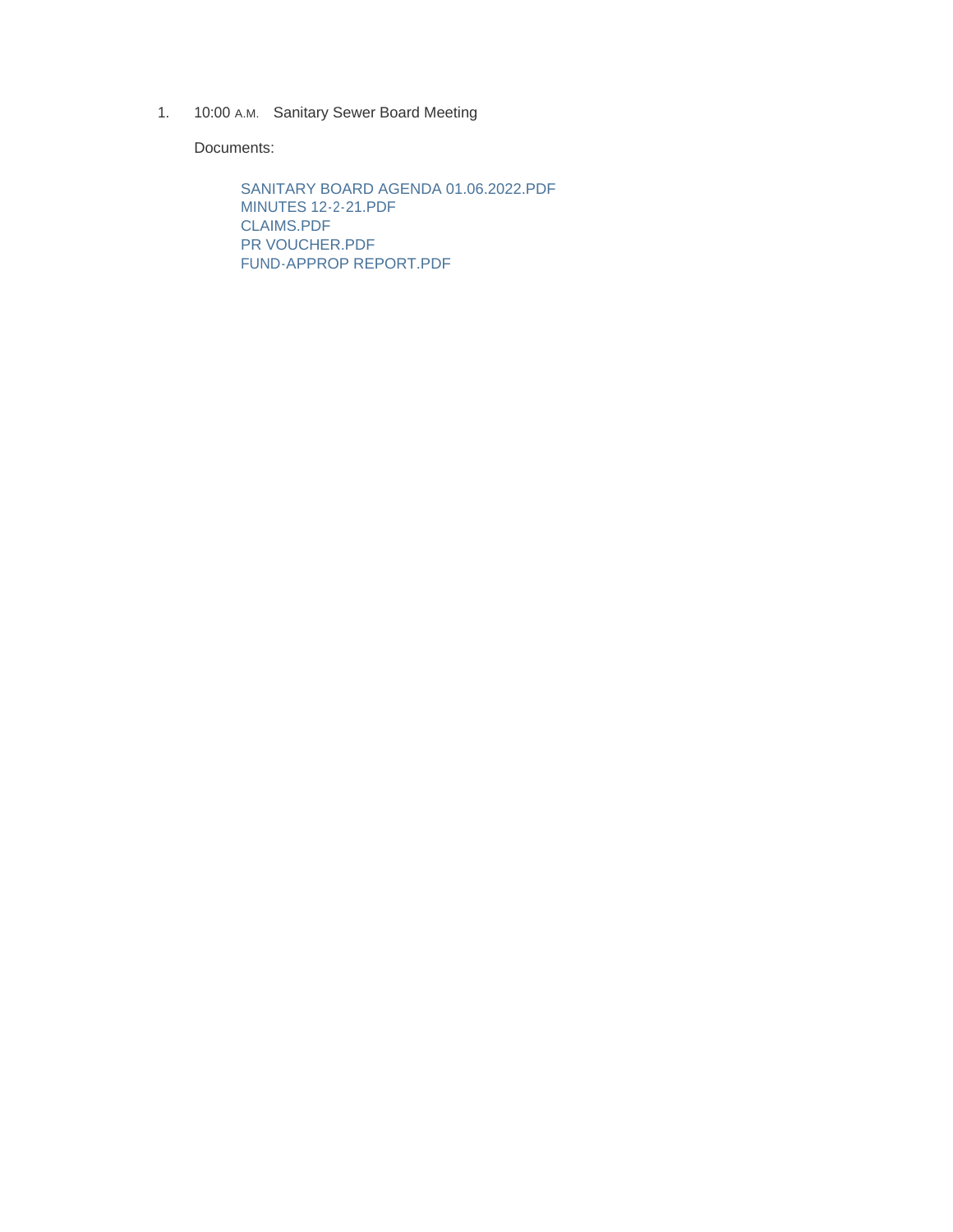# CITY OF CHARLESTOWN

# SANITARY SEWER BOARD MEETING

January 06, 2022

# 10:00 A.M.

# Agenda

- 1. Opening
	- a. Call to Order/Pledge of Allegiance
	- b. Roll Call Determination of a Quorum
	- c. Approval of Agenda
- 2. Standing Business
	- a. Approval or Correction of Prior Meeting's Minutes from 12/02/2021
	- b. Current Claims
	- c. Payroll Allowance Docket from 11/28/2021-01/01/2022
- 3. Public Comment Period
- 4. Old Business
- 5. New Business
	- a. WWTP Design Contract JTL
	- b. WWTP Operator Report
	- c. Adopt Yearly Schedule
- 6. Adjournment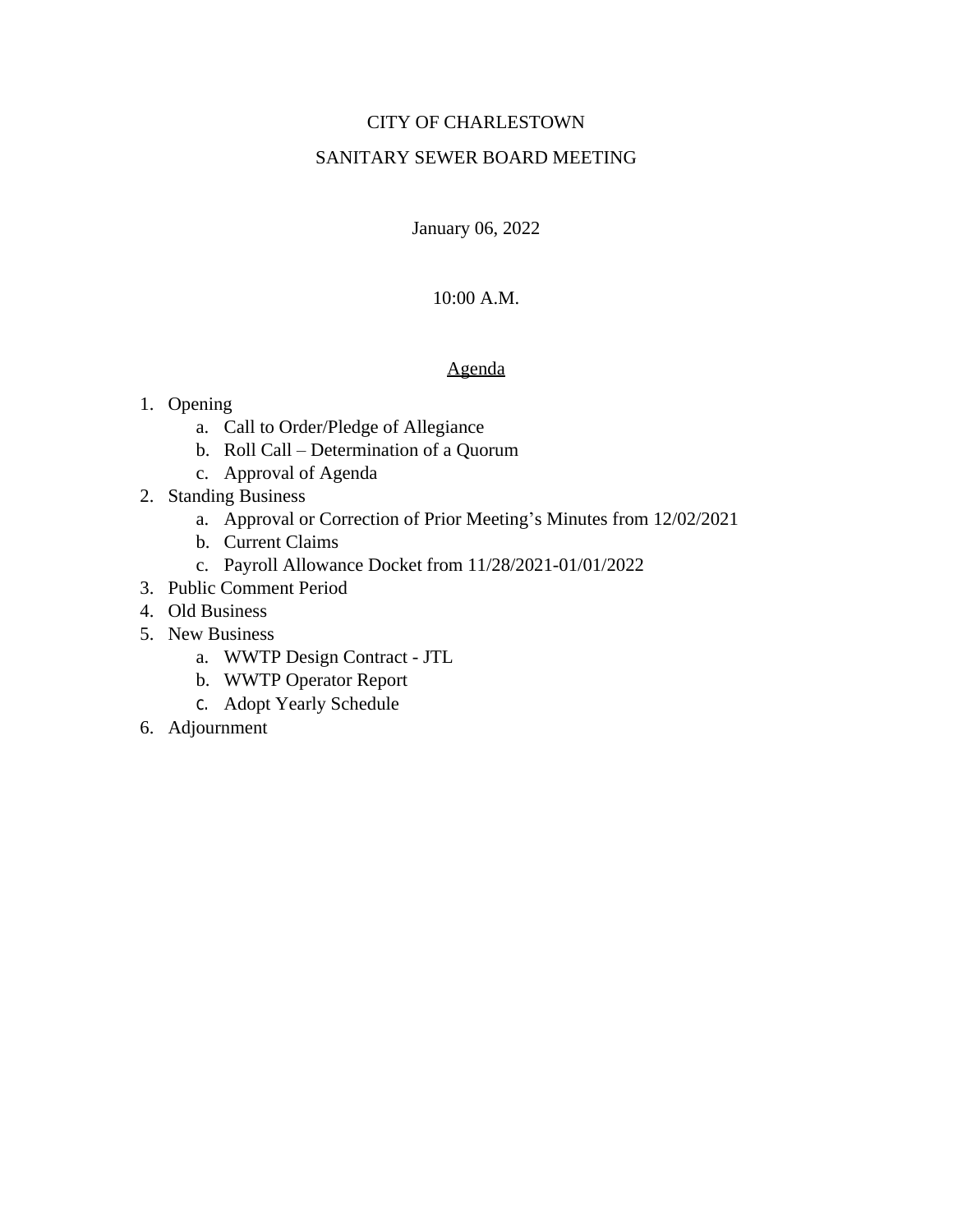# SANITARY BOARD December 2, 2021 10:00 A.M.

# THE MEETING OF THE SANITARY BOARD FOR THE CITY OF CHARLESTOWN WAS HELD ON THURSDAY, DECEMBER 2, 2021 AT 10:00 A.M. AT CITY HALL WITH MAYOR TREVA HODGES PRESIDING.

Board members present were: Ryan Hodskins and Nathan Grimes. Also present were Deputy Clerk Treasurer Heather Schrimp and Attorney Beau Zoeller. Clerk Treasurer Donna Coomer arrived while the meeting was in progress.

# Pledge of Allegiance

# Agenda

Treva Hodges entertained a motion to approve the agenda. Motion made by Ryan Hodskins, second by Nathan Grimes. Passed 3-0.

# Standing Business

Treva Hodges entertained a motion to approve the minutes from the November 18, 2021 meeting, the payroll voucher from November 14 to November 27, and the claims. Motion made by Nathan Grimes, second by Ryan Hodskins. Passed 3-0.

# Public Comment-none

# On-Call Contract revision JTL

Lori Wyatt with Jacobi, Toombs and Lanz (JTL) presented an amendment for the 2021 Work Order. It includes a \$25,000 addition for the services that have been provided. She also presented a contract for 2022 with a not to exceed amount of \$50,000. Nathan Grimes requested the fee schedule to be added to the 2022 Work Order.

Treva Hodges entertained a motion to approve the 2021 Work Order amendment for \$25,000. Ryan Hodskins made a motion to approve the 2021 Work Order amendment, second by Nathan Grimes. Passed 3-0.

Treva Hodges entertained a motion to approve the 2022 Work Order not to exceed \$50,000. Nathan Grimes made a motion to approve the 2022 Work Order not to exceed \$50,000, second by Ryan Hodskins. Passed 3-0.

# Brysonwood Agreement

Mayor Hodges will present the edited agreement to the Housing Authority at their next meeting and if it is approved, then it will be presented for approval by the Sanitary Board.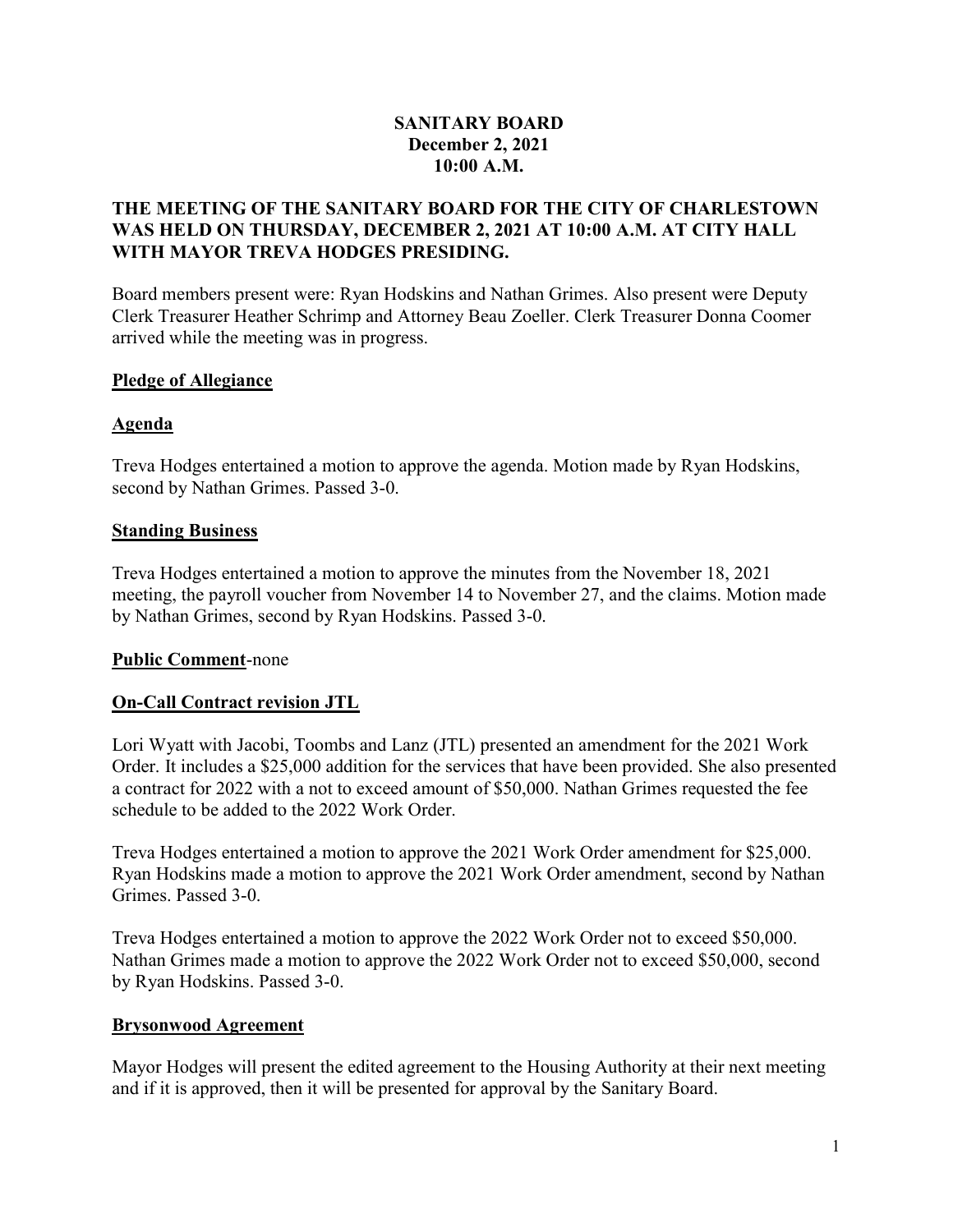# Operations Update

Operator Rodger Fain gave an update regarding the treatment plant. He discussed the phosphorus dosing and alternative treatment options. There was a forced main failure on November 21. It had been repaired previously with inadequate pipe, which was all that was available at the time. Apex has performed some repairs to the Highway 62 lift station. Cristiani will be repairing a section of gravity sewer near the ball field on Monroe Street. It is in the storm drain so whenever it rains it infiltrates the sewer line. Mr. Fain is still waiting to hear from Becky Ruark with IDEM to confirm if the DMRQ report was filed. There was discussion about the ability to obtain supplies and the possibility of a program were a supplier guarantees having items in stock.

Mayor Hodges presented information about the addition of another laborer. Depending on the qualifications and insurance selections, the cost could range from \$49,273 to \$76,237. Nathan Grimes inquired about the possibility of splitting the cost with another department. Mayor Hodges explained the complications of that and stated that the other departments do not have the funds available for an additional laborer.

Attorney Beau Zoeller stated that the City had gotten an extension for the response to IDEM regarding the agreed order. He wanted to wait for the Council approval for 100% funding for the plant design so it could be included in the response. The Council approved the resolution last night committing \$2.3 million to fully fund the design. The READI grant submission will be presented tomorrow at 2pm. The first round of the Build Back Better grant should be announced in mid-December. The rate increase took effect and the 11% increase will take effect in January and appear on the bills due in February.

# Adjournment

Treva Hodges entertained a motion to adjourn. Ryan Hodskins made a motion to adjourn, second by Nathan Grimes. Passed 3-0.

 $\overline{a}$ TREVA HODGES, MAYOR DATE

ATTEST:

 $\overline{a}$ DONNA COOMER, CLERK TREASURER DATE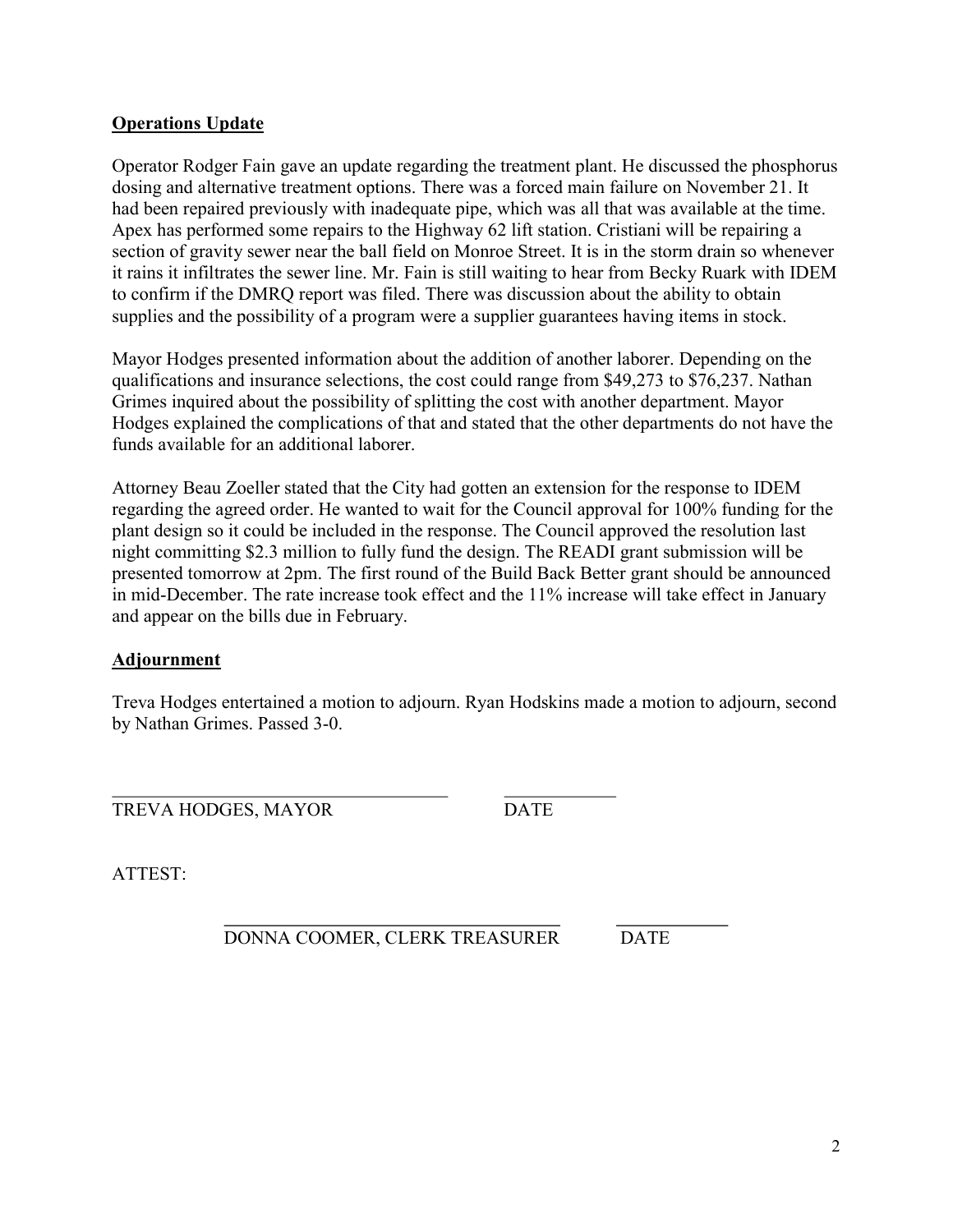## **Accounts Payable Register**

APV Register Batch - SANITARY BOARD MEETING 01/06/2022

**All History** 

#### **Ordered By Appropriation**

Page: 1 Date: 12/29/2021 01:57:44 PM APVREGISTER.FRX

| <b>DATE</b><br><b>FILED</b> | APV#  | <b>NAME OF PAYEE</b>            | PO# | APPROP#       | <b>APPROPRIATION</b>                           | <b>DESCRIPTION</b>     |         | <b>CHECK</b><br><b>AMOUNT CHECK # DATE</b> | <b>MEMORANDUM</b> |
|-----------------------------|-------|---------------------------------|-----|---------------|------------------------------------------------|------------------------|---------|--------------------------------------------|-------------------|
| 12/08/2021                  | 98205 | PAYROLL-CHARLESTOWN CITY        |     | 606001111.000 | <b>SEWER- SALARIES/WAGES</b><br><b>EMPLOYE</b> | <b>SEWER SALARY</b>    | 4814.98 | 17667 12/08/2021                           |                   |
| 12/29/2021                  | 98466 | PAYROLL-CHARLESTOWN CITY        |     | 606001111.000 | <b>SEWER-SALARIES/WAGES</b><br><b>EMPLOYE</b>  | <b>SEWER SALARY</b>    | 5214.97 | 17694 12/29/2021                           |                   |
| 12/15/2021                  | 98271 | PAYROLL CHARLESTOWN CITY        |     | 606001111.000 | <b>SEWER-SALARIES/WAGES</b><br><b>EMPLOYE</b>  | <b>SEWER SALARY</b>    | 6064.97 | 17674 12/15/2021                           |                   |
| 12/22/2021                  | 98340 | PAYROLL-CHARLESTOWN CITY        |     | 606001111.000 | <b>SEWER-SALARIES/WAGES</b><br><b>EMPLOYE</b>  | <b>SEWER SALARY</b>    | 4814.97 | 17686 12/22/2021                           |                   |
| 12/01/2021                  | 98128 | PAYROLL-CHARLESTOWN CITY        |     | 606001111.000 | <b>SEWER-SALARIES/WAGES</b><br><b>EMPLOYE</b>  | <b>SEWER SALARY</b>    | 4814.97 | 17645 12/01/2021                           |                   |
| 12/29/2021                  | 98466 | PAYROLL-CHARLESTOWN CITY        |     | 606001112.000 | SEWER - OVERTIME SALARY SEWER OT SALARY        |                        | 400.31  | 17694 12/29/2021                           |                   |
| 12/01/2021                  | 98128 | <b>PAYROLL-CHARLESTOWN CITY</b> |     | 606001112.000 | SEWER - OVERTIME SALARY SEWER OT SALARY        |                        | 301.88  | 17645 12/01/2021                           |                   |
| 12/15/2021                  | 98271 | PAYROLL-CHARLESTOWN CITY        |     | 606001112.000 | SEWER - OVERTIME SALARY SEWER OT SALARY        |                        | 477.43  | 17674 12/15/2021                           |                   |
| 12/22/2021                  | 98340 | PAYROLL-CHARLESTOWN CITY        |     | 606001112.000 | SEWER - OVERTIME SALARY SEWER OT SALARY        |                        | 160.57  | 17686 12/22/2021                           |                   |
| 12/15/2021                  | 98273 | PAYROLL-CHARLESTOWN CITY        |     | 606001130.000 | <b>SEWER-EMPLOYEE</b><br><b>BENEFITS</b>       | <b>SEWER PERF</b>      | 732.75  | 17676 12/15/2021                           |                   |
| 12/08/2021                  | 98207 | PAYROLL-CHARLESTOWN CITY        |     | 606001130.000 | <b>SEWER-EMPLOYEE</b><br><b>BENEFITS</b>       | <b>SEWER PERF</b>      | 539.27  | 17669 12/08/2021                           |                   |
| 12/01/2021                  | 98130 | PAYROLL-CHARLESTOWN CITY        |     | 606001130.000 | <b>SEWER-EMPLOYEE</b><br><b>BENEFITS</b>       | <b>SEWER PERF</b>      | 573.08  | 17647 12/01/2021                           |                   |
| 12/22/2021                  | 98342 | PAYROLL-CHARLESTOWN CITY        |     | 606001130.000 | <b>SEWER-EMPLOYEE</b><br><b>BENEFITS</b>       | <b>SEWER PERF</b>      | 557.26  | 17688 12/22/2021                           |                   |
| 12/29/2021                  | 98468 | PAYROLL-CHARLESTOWN CITY        |     | 606001130.000 | <b>SEWER-EMPLOYEE</b><br><b>BENEFITS</b>       | <b>SEWER PERF</b>      | 584.10  | 17696 12/29/2021                           |                   |
| 12/22/2021                  | 98341 | PAYROLL-CHARLESTOWN CITY        |     | 606001131.000 | SEWER- EMP. FICA AND<br><b>MEDICARE</b>        | <b>SEWER FICA/MEDI</b> | 372.92  | 17687 12/22/2021                           |                   |
| 12/29/2021                  | 98467 | PAYROLL-CHARLESTOWN CITY        |     | 606001131.000 | <b>SEWER- EMP. FICA AND</b><br><b>MEDICARE</b> | <b>SEWER FICA/MEDI</b> | 421.57  | 17695 12/29/2021                           |                   |
| 12/08/2021                  | 98206 | <b>PAYROLL-CHARLESTOWN CITY</b> |     | 606001131.000 | <b>SEWER-EMP, FICA AND</b><br><b>MEDICARE</b>  | <b>SEWER FICA/MEDI</b> | 360.37  | 17668 12/08/2021                           |                   |
| 12/01/2021                  | 98129 | PAYROLL-CHARLESTOWN CITY        |     | 606001131.000 | SEWER- EMP. FICA AND<br><b>MEDICARE</b>        | <b>SEWER FICA/MEDI</b> | 383.45  | 17646 12/01/2021                           |                   |
| 12/15/2021                  | 98272 | PAYROLL-CHARLESTOWN CITY        |     | 606001131.000 | SEWER-EMP. FICA AND<br><b>MEDICARE</b>         | <b>SEWER FICA/MEDI</b> | 492.72  | 17675 12/15/2021                           |                   |

 $\sim 1000$  km s  $^{-1}$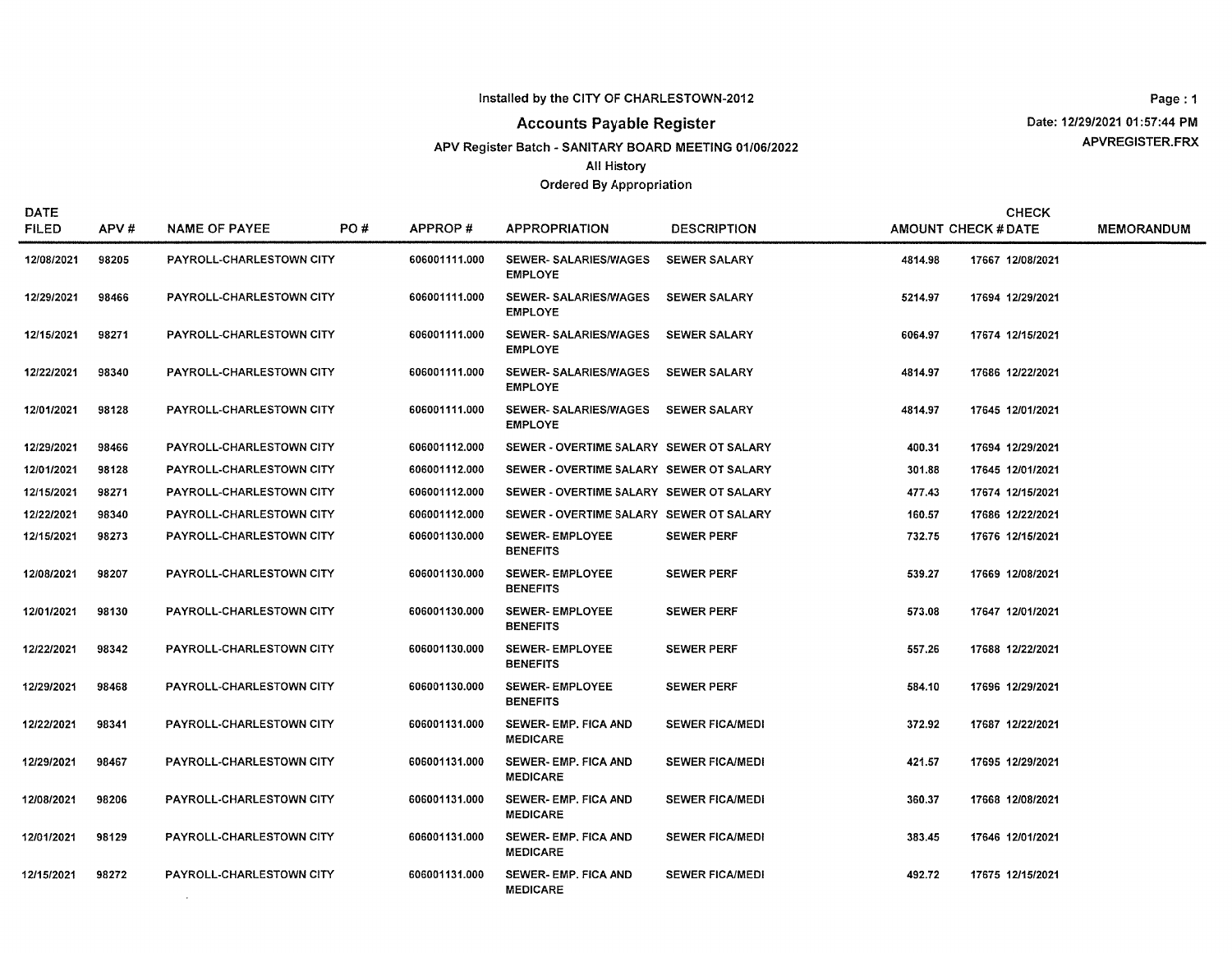# **Accounts Payable Register**

Date: 12/29/2021 01:57:44 PM APVREGISTER.FRX

| <b>DATE</b><br><b>FILED</b> | APV#  | <b>NAME OF PAYEE</b>                              | PO# | APPROP#       | <b>APPROPRIATION</b>                         | <b>DESCRIPTION</b>                            |         | <b>CHECK</b><br><b>AMOUNT CHECK # DATE</b> | <b>MEMORANDUM</b> |
|-----------------------------|-------|---------------------------------------------------|-----|---------------|----------------------------------------------|-----------------------------------------------|---------|--------------------------------------------|-------------------|
| 01/06/2022                  | 98451 | <b>HACH COMPANY</b>                               |     | 606001211.000 | SEWER - LAB SUPPLIES                         | <b>LAB SUPPLIES REACTOR</b><br><b>ADAPTER</b> | 37.34   | $\frac{1}{2}$                              |                   |
| 01/06/2022                  | 98452 | <b>USABLUEBOOK</b>                                |     | 606001211.000 | SEWER - LAB SUPPLIES                         | <b>LAB SUPPLIES</b>                           | 1162.69 | $\frac{1}{2}$                              |                   |
| 01/06/2022                  | 98451 | <b>HACH COMPANY</b>                               |     | 606001211.000 | <b>SEWER - LAB SUPPLIES</b>                  | <b>LAB SUPPLIES</b>                           | 2384.50 | $\frac{1}{2}$                              |                   |
| 01/06/2022                  | 98452 | <b>USABLUEBOOK</b>                                |     | 606001211.000 | SEWER - LAB SUPPLIES                         | <b>LAB SUPPLIES</b>                           | 28.40   | $\frac{1}{2}$                              |                   |
| 12/17/2021                  | 98304 | <b>TYLER MOUNTAIN WATER CO</b><br><b>INC</b>      |     | 606001211.000 | SEWER - LAB SUPPLIES                         | <b>LAB SUPPLIES</b>                           | 70.45   | 17679 12/17/2021                           |                   |
| 01/06/2022                  | 98452 | <b>USABLUEBOOK</b>                                |     | 606001211.000 | SEWER - LAB SUPPLIES                         | <b>LAB SUPPLIES</b>                           | 98.48   | $\frac{1}{2}$                              |                   |
| 01/06/2022                  | 98452 | <b>USABLUEBOOK</b>                                |     | 606001211.000 | <b>SEWER - LAB SUPPLIES</b>                  | <b>LAB SUPPLIES</b>                           | 80.07   | $\frac{1}{2}$                              |                   |
| 01/06/2022                  | 98452 | <b>USABLUEBOOK</b>                                |     | 606001211.000 | <b>SEWER - LAB SUPPLIES</b>                  | <b>LAB SUPPLIES</b>                           | 529.48  | $\frac{1}{2}$                              |                   |
| 01/06/2022                  | 98452 | <b>USABLUEBOOK</b>                                |     | 606001211.000 | SEWER - LAB SUPPLIES                         | <b>LAB SUPPLIES</b>                           | 197.72  | $\frac{1}{2}$                              |                   |
| 12/17/2021                  | 98304 | <b>TYLER MOUNTAIN WATER CO</b><br><b>INC</b>      |     | 606001211.000 | <b>SEWER - LAB SUPPLIES</b>                  | <b>LAB SUPPLIES</b>                           | 146.45  | 17679 12/17/2021                           |                   |
| 01/06/2022                  | 98446 | <b>MVP SPORTS</b>                                 |     | 606001212.000 | <b>SEWER - UNIFORMS</b>                      | <b>EMPLOYEE HOODIES</b>                       | 183.60  | $\prime\prime$                             |                   |
| 12/02/2021                  | 98171 | <b>JACOBI OIL SERVICE INC</b>                     |     | 606001221.000 | <b>SEWER - VEHICLE FUEL</b>                  | <b>VEHICLE FUEL</b>                           | 171,46  | 17657 12/02/2021                           |                   |
| 12/02/2021                  | 98171 | <b>JACOBI OIL SERVICE INC</b>                     |     | 606001221.000 | <b>SEWER - VEHICLE FUEL</b>                  | <b>VEHICLE FUEL</b>                           | 275.84  | 17657 12/02/2021                           |                   |
| 01/06/2022                  | 98452 | <b>USABLUEBOOK</b>                                |     | 606001230.000 | <b>SEWER - MATERIALS</b><br><b>/SUPPLIES</b> | <b>LAB SUPPLIES</b>                           | 1839.23 | $\frac{1}{2}$                              |                   |
| 12/02/2021                  | 98174 | <b>CARD SERVICES</b>                              |     | 606001230.000 | <b>SEWER - MATERIALS</b><br><b>ISUPPLIES</b> | <b>MATERIALS</b>                              | 75.94   | 17660 12/02/2021                           |                   |
| 01/06/2022                  | 98452 | <b>USABLUEBOOK</b>                                |     | 606001230.000 | <b>SEWER - MATERIALS</b><br><b>/SUPPLIES</b> | <b>LAB SUPPLIES</b>                           | 455.10  | $\frac{1}{2}$                              |                   |
| 01/06/2022                  | 98444 | <b>TEAM EJP</b>                                   |     | 606001230.000 | <b>SEWER - MATERIALS</b><br><b>/SUPPLIES</b> | <b>COUPLINGS/ PVC PIPE</b>                    | 1705.10 | $\prime\prime$<br>$\sim$                   |                   |
| 01/06/2022                  | 98438 | MICHAEL CONWELL                                   |     | 606001230.000 | <b>SEWER - MATERIALS</b><br><b>/SUPPLIES</b> | <b>55 GALLON DRUM POLYMER</b>                 | 1092.00 | $\frac{1}{2}$                              |                   |
| 01/06/2022                  | 98449 | <b>HARPRING STEEL INC</b>                         |     | 606001230.000 | <b>SEWER - MATERIALS</b><br><b>/SUPPLIES</b> | <b>MATERIALS</b>                              | 50.00   | $\prime\prime$                             |                   |
| 01/06/2022                  | 98442 | <b>BIG G SUPPLY</b>                               |     | 606001230.000 | <b>SEWER - MATERIALS</b><br><b>/SUPPLIES</b> | <b>SUPPLIES</b>                               | 513.45  | $\frac{1}{2}$                              |                   |
| 01/06/2022                  | 98442 | <b>BIG G SUPPLY</b>                               |     | 606001230.000 | <b>SEWER - MATERIALS</b><br><b>/SUPPLIES</b> | <b>SUPPLIES</b>                               | 20.97   | $\frac{1}{2}$                              |                   |
| 12/09/2021                  | 98241 | <b>CHARLESTOWN AUTO PARTS</b><br><b>AND PAINT</b> |     | 606001320.000 | <b>SEWER - VEHICLE</b><br><b>MAINTENANCE</b> | <b>VEHICLE MAINTENANCE</b>                    | 271.47  | 17671 12/09/2021                           |                   |
| 01/06/2022                  | 98447 | <b>NATHANAEL IKERD</b>                            |     | 606001323.000 | SEWER - TRAINING/TRAVEL - CDL LICENSE        |                                               | 135.00  | $\frac{1}{2}$                              |                   |
|                             |       |                                                   |     |               |                                              |                                               |         |                                            |                   |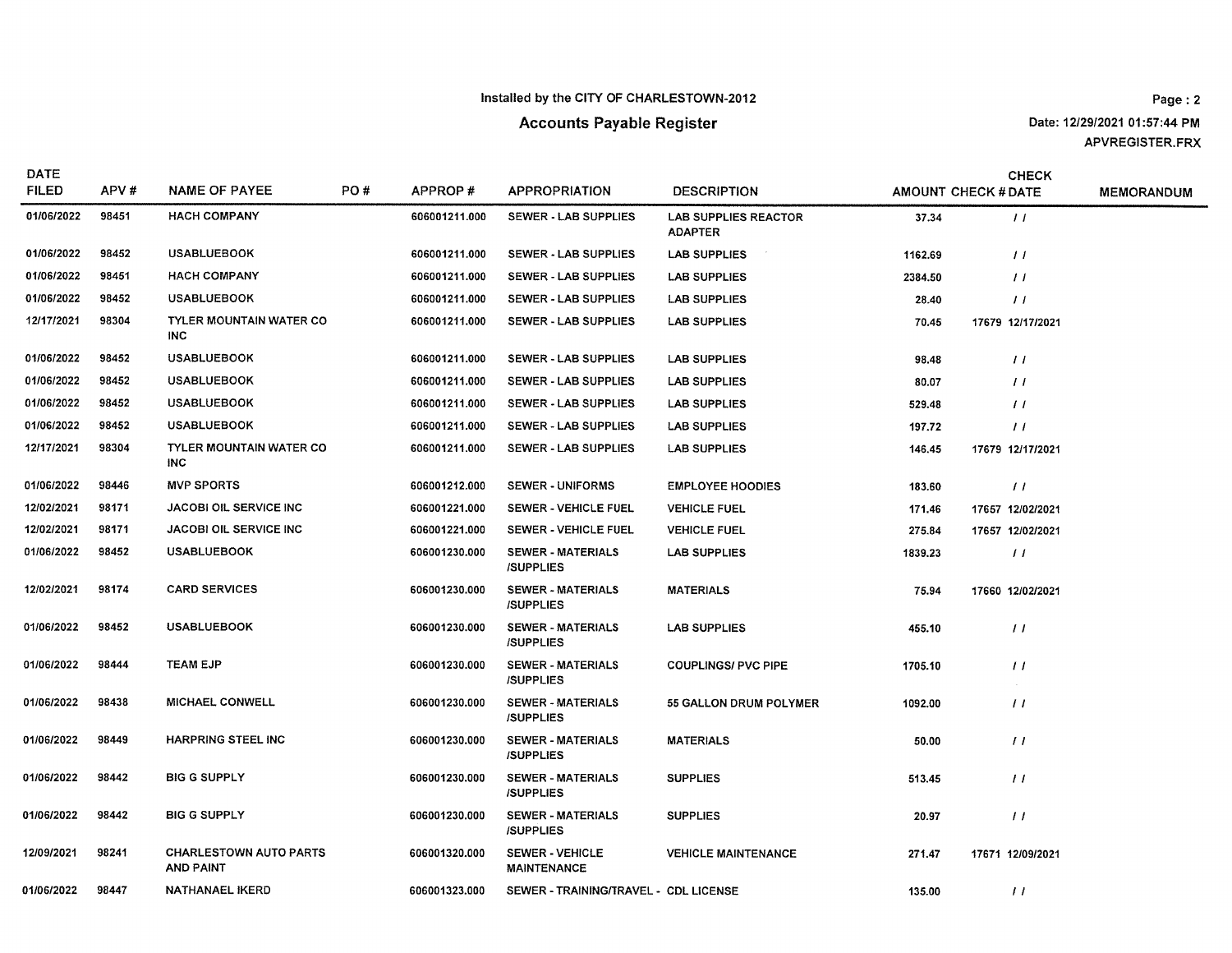# **Accounts Payable Register**

Page: 3 Date: 12/29/2021 01:57:44 PM APVREGISTER.FRX

| <b>DATE</b><br><b>FILED</b> | APV#  | <b>NAME OF PAYEE</b>                            | PO# | APPROP#       | <b>APPROPRIATION</b>                       | <b>DESCRIPTION</b>           |         | <b>CHECK</b><br><b>AMOUNT CHECK # DATE</b> | <b>MEMORANDUM</b> |
|-----------------------------|-------|-------------------------------------------------|-----|---------------|--------------------------------------------|------------------------------|---------|--------------------------------------------|-------------------|
|                             |       |                                                 |     |               | <b>CERT</b>                                |                              |         |                                            |                   |
| 12/17/2021                  | 98307 | <b>ANTHEM LIFE</b>                              |     | 606001340.000 | <b>SEWER - INSURANCE</b><br><b>EXPENSE</b> | JANUARY 2022 PREMIUMS        | 52.50   | 17682 12/17/2021                           |                   |
| 12/17/2021                  | 98305 | <b>BENEFIT MARKETING</b><br><b>SOLUTIONS</b>    |     | 606001340.000 | <b>SEWER - INSURANCE</b><br><b>EXPENSE</b> | <b>HRA FEE DECEMBER 2021</b> | 18.00   | 17680 12/17/2021                           |                   |
| 12/17/2021                  | 98306 | <b>ANTHEM INSURANCE</b><br><b>COMPANIES INC</b> |     | 606001340.000 | <b>SEWER - INSURANCE</b><br><b>EXPENSE</b> | <b>JANUARY 2022 PREMIUMS</b> | 6052.07 | 17681 12/17/2021                           |                   |
| 12/02/2021                  | 98172 | <b>RH CLARKSON INSURANCE</b><br><b>GROUP</b>    |     | 606001341.000 | <b>SEWER-WORK COMP</b>                     | <b>RENEWAL WORKERS COMP</b>  | 5225.99 | 17658 12/02/2021                           |                   |
| 11/29/2021                  | 98113 | <b>DUKE ENERGY</b>                              |     | 606001351.000 | <b>SEWER - PURCHASED</b><br><b>POWER</b>   | <b>ELECTRIC</b>              | 36.31   | 17644 11/29/2021                           |                   |
| 12/09/2021                  | 98243 | <b>DUKE ENERGY</b>                              |     | 606001351.000 | <b>SEWER - PURCHASED</b><br><b>POWER</b>   | <b>ELECTRIC</b>              | 31.94   | 17673 12/09/2021                           |                   |
| 12/28/2021                  | 98387 | <b>DUKE ENERGY</b>                              |     | 606001351.000 | <b>SEWER - PURCHASED</b><br><b>POWER</b>   | <b>ELECTRIC</b>              | 39.90   | 17693 12/28/2021                           |                   |
| 12/28/2021                  | 98387 | <b>DUKE ENERGY</b>                              |     | 606001351.000 | <b>SEWER - PURCHASED</b><br><b>POWER</b>   | <b>ELECTRIC</b>              | 14.87   | 17693 12/28/2021                           |                   |
| 11/29/2021                  | 98113 | <b>DUKE ENERGY</b>                              |     | 606001351.000 | <b>SEWER - PURCHASED</b><br><b>POWER</b>   | <b>ELECTRIC</b>              | 28.41   | 17644 11/29/2021                           |                   |
| 12/28/2021                  | 98387 | <b>DUKE ENERGY</b>                              |     | 606001351.000 | <b>SEWER - PURCHASED</b><br><b>POWER</b>   | <b>ELECTRIC</b>              | 36.31   | 17693 12/28/2021                           |                   |
| 12/21/2021                  | 98328 | <b>DUKE ENERGY</b>                              |     | 606001351.000 | <b>SEWER - PURCHASED</b><br><b>POWER</b>   | <b>ELECTRIC</b>              | 13.55   | 17685 12/21/2021                           |                   |
| 12/28/2021                  | 98387 | <b>DUKE ENERGY</b>                              |     | 606001351.000 | <b>SEWER - PURCHASED</b><br><b>POWER</b>   | <b>ELECTRIC</b>              | 21.56   | 17693 12/28/2021                           |                   |
| 12/09/2021                  | 98243 | <b>DUKE ENERGY</b>                              |     | 606001351.000 | <b>SEWER - PURCHASED</b><br><b>POWER</b>   | <b>ELECTRIC</b>              | 83.53   | 17673 12/09/2021                           |                   |
| 12/21/2021                  | 98328 | <b>DUKE ENERGY</b>                              |     | 606001351.000 | <b>SEWER - PURCHASED</b><br><b>POWER</b>   | <b>ELECTRIC</b>              | 262.05  | 17685 12/21/2021                           |                   |
| 12/02/2021                  | 98178 | <b>CLARK COUNTY REMC</b>                        |     | 606001351.000 | <b>SEWER - PURCHASED</b><br><b>POWER</b>   | <b>ELECTRIC</b>              | 235.39  | 17664 12/02/2021                           |                   |
| 12/28/2021                  | 98384 | <b>CLARK COUNTY REMC</b>                        |     | 606001351.000 | <b>SEWER - PURCHASED</b><br><b>POWER</b>   | <b>ELECTRIC</b>              | 254.18  | 17690 12/28/2021                           |                   |
| 12/28/2021                  | 98386 | <b>CLARK COUNTY REMC</b>                        |     | 606001351.000 | <b>SEWER - PURCHASED</b><br><b>POWER</b>   | <b>ELECTRIC</b>              | 1575.82 | 17692 12/28/2021                           |                   |
| 12/09/2021                  | 98243 | <b>DUKE ENERGY</b>                              |     | 606001351.000 | <b>SEWER - PURCHASED</b><br><b>POWER</b>   | <b>ELECTRIC</b>              | 55.13   | 17673 12/09/2021                           |                   |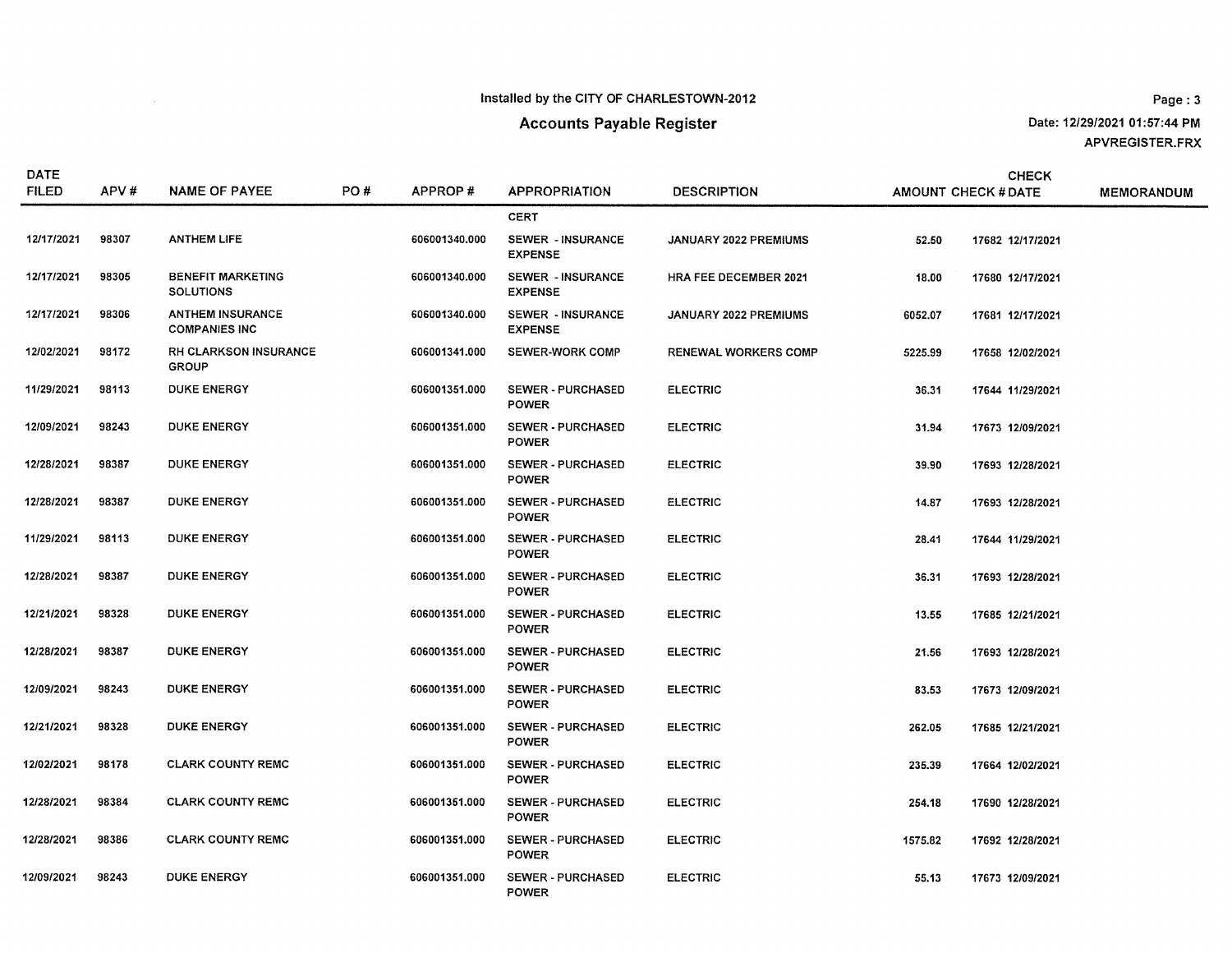$\mathcal{L}^{\text{max}}_{\text{max}}$ 

# **Accounts Payable Register**

Page: 4 Date: 12/29/2021 01:57:44 PM APVREGISTER.FRX

| DATE<br><b>FILED</b> | APV#  | <b>NAME OF PAYEE</b>     | PO# | APPROP#       | <b>APPROPRIATION</b>                           | <b>DESCRIPTION</b>                                 |          | <b>CHECK</b><br>AMOUNT CHECK # DATE | <b>MEMORANDUM</b> |
|----------------------|-------|--------------------------|-----|---------------|------------------------------------------------|----------------------------------------------------|----------|-------------------------------------|-------------------|
| 12/09/2021           | 98243 | <b>DUKE ENERGY</b>       |     | 606001351.000 | <b>SEWER - PURCHASED</b><br><b>POWER</b>       | <b>ELECTRIC</b>                                    | 53.97    | 17673 12/09/2021                    |                   |
| 12/09/2021           | 98243 | <b>DUKE ENERGY</b>       |     | 606001351.000 | <b>SEWER - PURCHASED</b><br><b>POWER</b>       | <b>ELECTRIC</b>                                    | 140.86   | 17673 12/09/2021                    |                   |
| 12/09/2021           | 98243 | <b>DUKE ENERGY</b>       |     | 606001351.000 | <b>SEWER - PURCHASED</b><br><b>POWER</b>       | <b>ELECTRIC</b>                                    | 2183.87  | 17673 12/09/2021                    |                   |
| 12/28/2021           | 98387 | <b>DUKE ENERGY</b>       |     | 606001351.000 | <b>SEWER - PURCHASED</b><br><b>POWER</b>       | <b>ELECTRIC</b>                                    | 31.65    | 17693 12/28/2021                    |                   |
| 12/21/2021           | 98328 | <b>DUKE ENERGY</b>       |     | 606001351.000 | <b>SEWER - PURCHASED</b><br><b>POWER</b>       | <b>ELECTRIC</b>                                    | 916.76   | 17685 12/21/2021                    |                   |
| 12/21/2021           | 98328 | <b>DUKE ENERGY</b>       |     | 606001351.000 | SEWER - PURCHASED<br><b>POWER</b>              | <b>ELECTRIC</b>                                    | 12057.61 | 17685 12/21/2021                    |                   |
| 12/28/2021           | 98383 | AT&T                     |     | 606001356.000 | SEWER -TELEPHONE/CELL<br>PHONE/INTERNET        | <b>MONTHLY SERVICE</b>                             | 575.26   | 17689 12/28/2021                    |                   |
| 12/21/2021           | 98326 | <b>VERIZON WIRELESS</b>  |     | 606001356.000 | SEWER -TELEPHONE/CELL<br><b>PHONE/INTERNET</b> | <b>MONTHLY SERVICE</b>                             | 144.87   | 17683 12/21/2021                    |                   |
| 12/21/2021           | 98327 | A T & T UVERSE           |     | 606001356.000 | SEWER -TELEPHONE/CELL<br><b>PHONE/INTERNET</b> | <b>MONTHLY SERVICE</b>                             | 62.57    | 17684 12/21/2021                    |                   |
| 12/02/2021           | 98175 | AT&T                     |     | 606001356.000 | SEWER -TELEPHONE/CELL<br><b>PHONE/INTERNET</b> | <b>MONTHLY SERVICES</b>                            | 575.26   | 17661 12/02/2021                    |                   |
| 12/05/2021           | 98208 | <b>INVOICE CLOUD</b>     |     | 606001360.000 | <b>SEWER - CONTRACTUAL</b><br><b>EXPENSE</b>   | <b>SITE FEES</b>                                   | 80.00    | 98208 12/05/2021                    |                   |
| 01/06/2022           | 98448 | <b>RICHARD HENDERSON</b> |     | 606001360.000 | SEWER - CONTRACTUAL<br><b>EXPENSE</b>          | <b>320 MAPLE DR EMERGENCY</b><br><b>REPAIR</b>     | 2349.00  | $\frac{1}{2}$                       |                   |
| 11/05/2021           | 98211 | <b>INVOICE CLOUD</b>     |     | 606001360.000 | SEWER - CONTRACTUAL<br><b>EXPENSE</b>          | <b>SITE FEES</b>                                   | 80.00    | 98211 11/05/2021                    |                   |
| 12/09/2021           | 98242 | <b>AMERICAN WATER</b>    |     | 606001360.000 | SEWER - CONTRACTUAL<br><b>EXPENSE</b>          | <b>USAGE DATA BASE CHARGE</b><br><b>NOV 2021</b>   | 575.00   | 17672 12/09/2021                    |                   |
| 12/02/2021           | 98176 | <b>AMERICAN WATER</b>    |     | 606001360.000 | SEWER - CONTRACTUAL<br><b>EXPENSE</b>          | <b>MUNICIPALITY SHUTOFFS/</b><br><b>RECONNECTS</b> | 455.00   | 17662 12/02/2021                    |                   |
| 12/15/2021           | 98286 | AUS CENTRAL LOCKBOX      |     | 606001360.000 | SEWER - CONTRACTUAL<br><b>EXPENSE</b>          | <b>MATS SEWER PLANT</b>                            | 28.33    | 17678 12/15/2021                    |                   |
| 12/15/2021           | 98286 | AUS CENTRAL LOCKBOX      |     | 606001360.000 | SEWER - CONTRACTUAL<br><b>EXPENSE</b>          | <b>MATS SEWER PLANT</b>                            | 28.33    | 17678 12/15/2021                    |                   |
| 12/28/2021           | 98385 | <b>MICKEY K WEBER</b>    |     | 606001360.000 | SEWER - CONTRACTUAL<br><b>EXPENSE</b>          | <b>LEGAL FEES 2021</b>                             | 1264.00  | 17691 12/28/2021                    |                   |
| 01/06/2022           | 98440 | JACOBI TOOMBS AND LANZ   |     | 606001360.000 | <b>SEWER - CONTRACTUAL</b>                     | <b>ENGINEERING FEES</b>                            | 20516.12 | $\perp$                             |                   |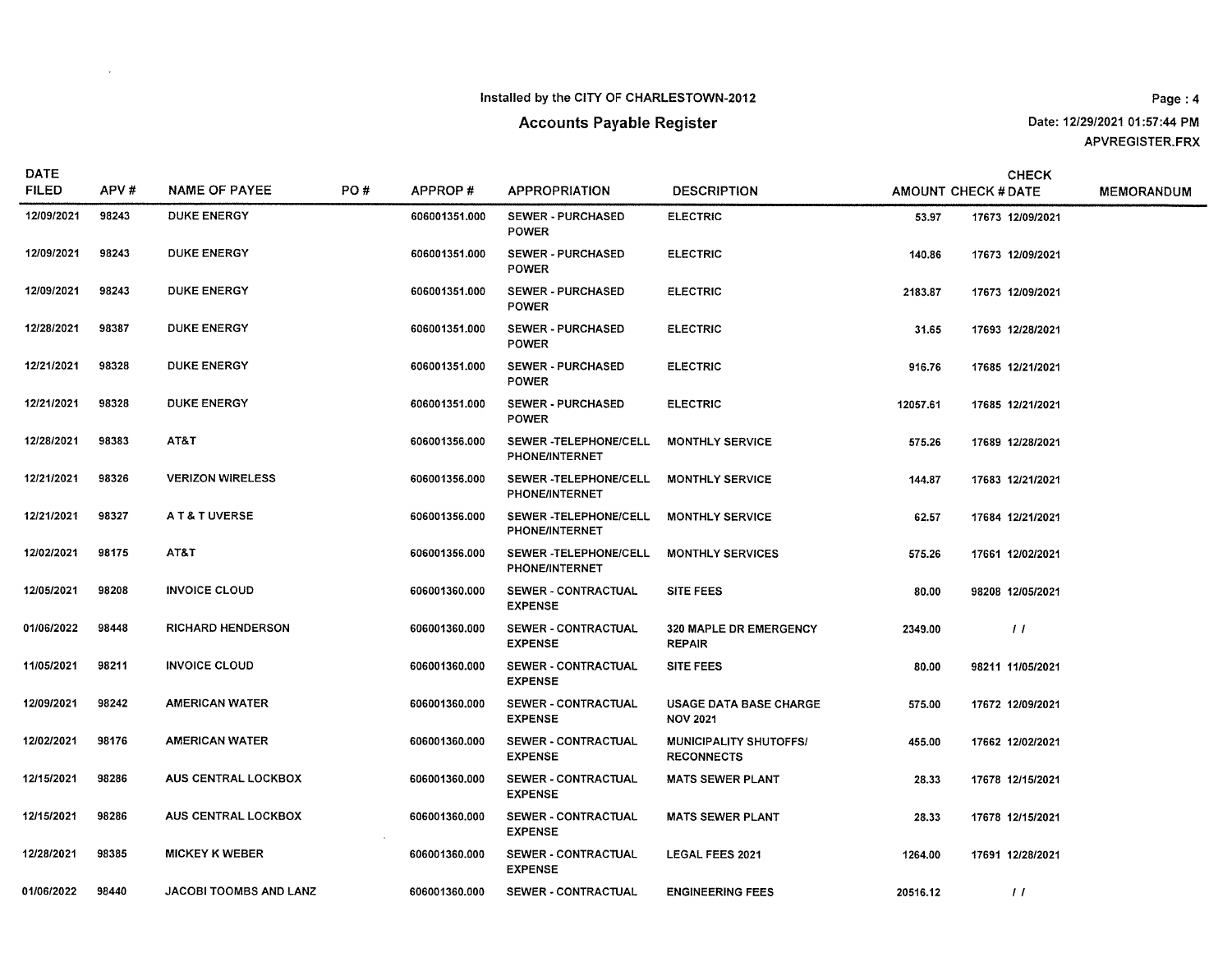Date: 12/29/2021 01:57:44 PM APVREGISTER.FRX

| <b>DATE</b><br><b>FILED</b> | APV#  | <b>NAME OF PAYEE</b>                       | PO# | APPROP#       | <b>APPROPRIATION</b>                                          | <b>DESCRIPTION</b>                                                |          | <b>CHECK</b><br><b>AMOUNT CHECK # DATE</b> | <b>MEMORANDUM</b> |
|-----------------------------|-------|--------------------------------------------|-----|---------------|---------------------------------------------------------------|-------------------------------------------------------------------|----------|--------------------------------------------|-------------------|
|                             |       | INC.                                       |     |               | <b>EXPENSE</b>                                                |                                                                   |          |                                            |                   |
| 01/06/2022                  | 98450 | APEX SALES & REPAIR LLC                    |     | 606001362.000 |                                                               | SEWER-EQUIPMENT REPAIR SERVICE RUN PUMPS AT ABBY<br>СT            | 280.00   | $\frac{1}{2}$                              |                   |
| 01/06/2022                  | 98450 | APEX SALES & REPAIR LLC                    |     | 606001362.000 |                                                               | SEWER-EQUIPMENT REPAIR SADDLEBACK #2 LIFT STATION                 | 981.05   | $\prime\prime$                             |                   |
| 01/06/2022                  | 98450 | APEX SALES & REPAIR LLC                    |     | 606001362.000 | SEWER-EQUIPMENT REPAIR MAPLE ST LIFT STATION                  |                                                                   | 3185.00  | $\frac{1}{2}$                              |                   |
| 01/06/2022                  | 98450 | APEX SALES & REPAIR LLC                    |     | 606001362.000 | SEWER-EQUIPMENT REPAIR HWY 62 LIFT STATION                    |                                                                   | 11395.00 | $\prime\prime$                             |                   |
| 01/06/2022                  | 98439 | DAN CRISTIANI EXCAVATING<br>INC            |     | 606001362.000 |                                                               | SEWER-EQUIPMENT REPAIR MONROE ST SEWER REPAIR                     | 3350.00  | $\prime\prime$                             |                   |
| 01/06/2022                  | 98450 | APEX SALES & REPAIR LLC                    |     | 606001362.000 | SEWER-EQUIPMENT REPAIR CTOWN STATION PUMP                     |                                                                   | 440.00   | 11                                         |                   |
| 01/06/2022                  | 98450 | APEX SALES & REPAIR LLC                    |     | 606001362.000 | SEWER-EQUIPMENT REPAIR WOODFORD FARMS PUMP                    | <b>STATION</b>                                                    | 672.50   | $\frac{1}{2}$                              |                   |
| 01/06/2022                  | 98450 | APEX SALES & REPAIR LLC                    |     | 606001362.000 |                                                               | SEWER-EQUIPMENT REPAIR TIGHTEN V-BELT ON SLUDGE<br><b>PUMP</b>    | 759.77   | $\prime\prime$                             |                   |
| 01/06/2022                  | 98450 | APEX SALES & REPAIR LLC                    |     | 606001362.000 |                                                               | SEWER-EQUIPMENT REPAIR ABBY COURT LIFT STATION                    | 530.00   | $\frac{1}{2}$                              |                   |
| 01/06/2022                  | 98443 | DCEC HOLDING CO INC                        |     | 606001363.000 | SEWER - SLUDGE /SANI                                          | <b>MONTHLY SERVICE</b>                                            | 100.00   | $\frac{1}{2}$                              |                   |
| 01/06/2022                  | 98451 | <b>HACH COMPANY</b>                        |     | 606001440.000 | <b>RENT</b>                                                   | SEWER - EQUIP PURCHASE/ PH GEL PROBE STD WICABLE                  | 437.47   | $\frac{1}{2}$                              |                   |
| 01/06/2022                  | 98452 | <b>USABLUEBOOK</b>                         |     | 606001440.000 | SEWER - EQUIP PURCHASE/ LAB SUPPLIES<br><b>RENT</b>           |                                                                   | 1438.57  | $\prime\prime$                             |                   |
| 01/06/2022                  | 98452 | <b>USABLUEBOOK</b>                         |     | 606001440.000 | SEWER - EQUIP PURCHASE/ LAB SUPPLIES<br><b>RENT</b>           |                                                                   | 2795.32  | $\prime\prime$                             |                   |
| 01/06/2022                  | 98451 | <b>HACH COMPANY</b>                        |     | 606001440.000 | SEWER - EQUIP PURCHASE/ LDO PROBE RUGGED<br><b>RENT</b>       |                                                                   | 1115.50  | $\frac{1}{2}$                              |                   |
| 01/06/2022                  | 98450 | APEX SALES & REPAIR LLC                    |     | 606001440.000 | SEWER - EQUIP PURCHASE/ PLANT INSTALL ELECTRIC<br><b>RENT</b> | <b>HEATERS</b>                                                    | 4960.71  | $\prime\prime$                             |                   |
| 01/06/2022                  | 98450 | APEX SALES & REPAIR LLC                    |     | 606001440.000 | SEWER - EQUIP PURCHASE/ REPAIR AT PLANT<br><b>RENT</b>        |                                                                   | 1389.00  | $\prime\prime$                             |                   |
| 01/06/2022                  | 98452 | <b>USABLUEBOOK</b>                         |     | 606001440.000 | SEWER - EQUIP PURCHASE/ LAB SUPPLIES<br><b>RENT</b>           |                                                                   | 122.95   | $\frac{1}{2}$                              |                   |
| 01/06/2022                  | 98441 | <b>JRHOE &amp; SONS INC</b>                |     | 606001440.000 | <b>RENT</b>                                                   | SEWER - EQUIP PURCHASE/ SANITARY COVER/ RISER-CAST<br><b>IRON</b> | 278.00   | $\frac{1}{2}$                              |                   |
| 12/15/2021                  | 98285 | AT&T                                       |     | 606001441.000 | SEWER - OFFICE EQUIPMENT FAX LINE SERVICE                     |                                                                   | 83.42    | 17677 12/15/2021                           |                   |
| 12/02/2021                  | 98179 | <b>CDW GOVERNMENT INC</b>                  |     | 606001441.000 | SEWER - OFFICE EQUIPMENT COMPUTER                             |                                                                   | 716.88   | 17665 12/02/2021                           |                   |
| 12/02/2021                  | 98173 | <b>NEW WASHINGTON STATE</b><br><b>BANK</b> |     | 606001491.000 | SEWER - INTEREST EXPENSE INTEREST DUE                         |                                                                   | 72.88    | 17659 12/02/2021                           |                   |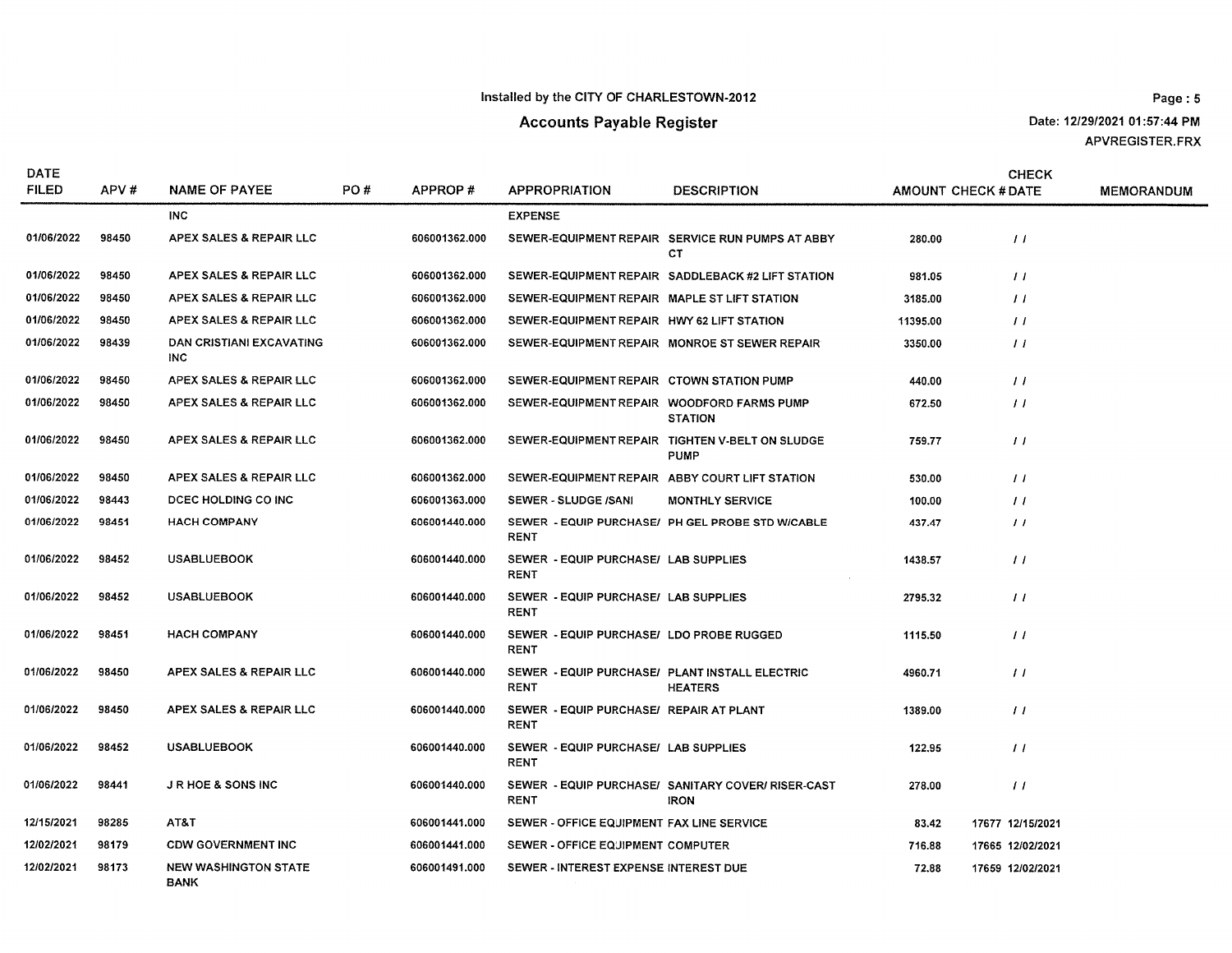# **Accounts Payable Register**

Date: 12/29/2021 01:57:44 PM APVREGISTER.FRX

| DATE<br><b>FILED</b> | APV#  | <b>NAME OF PAYEE</b>                | PO# | APPROP#       | <b>APPROPRIATION</b>                                       | <b>DESCRIPTION</b>                       | AMOUNT CHECK # DATE | <b>CHECK</b>     | MEMORANDUM |
|----------------------|-------|-------------------------------------|-----|---------------|------------------------------------------------------------|------------------------------------------|---------------------|------------------|------------|
| 12/02/2021           | 98173 | NEW WASHINGTON STATE<br><b>BANK</b> |     | 606001492.000 | <b>SEWER LOANS PAYABLE</b>                                 | <b>PRINCIPAL DUE</b>                     | 2410.53             | 17659 12/02/2021 |            |
| 12/02/2021           | 98177 | <b>SEWER BOND &amp; INTREST</b>     |     | 606001520.000 | <b>SEWER - BOND &amp; INTEREST</b><br><b>CASH/TRANSFER</b> | <b>BD &amp; INT MONTHLY TRANSFER</b>     | 25327.09            | 17663 12/02/2021 |            |
| 12/09/2021           | 98240 | <b>RIVERLINK</b>                    |     | 606001590.000 | <b>SEWER - MISC EXPENSE</b>                                | <b>BRIDGE TOLLS</b>                      | 8.84                | 17670 12/09/2021 |            |
| 01/06/2022           | 98445 | A.E. BOYCE CO INC                   |     | 606001590.000 | <b>SEWER - MISC EXPENSE</b>                                | <b>POSTAGE/ BILLING NOVEMBER</b><br>2021 | 1032.21             |                  |            |

\*\*\* GRAND TOTAL \*\*\*

163645.94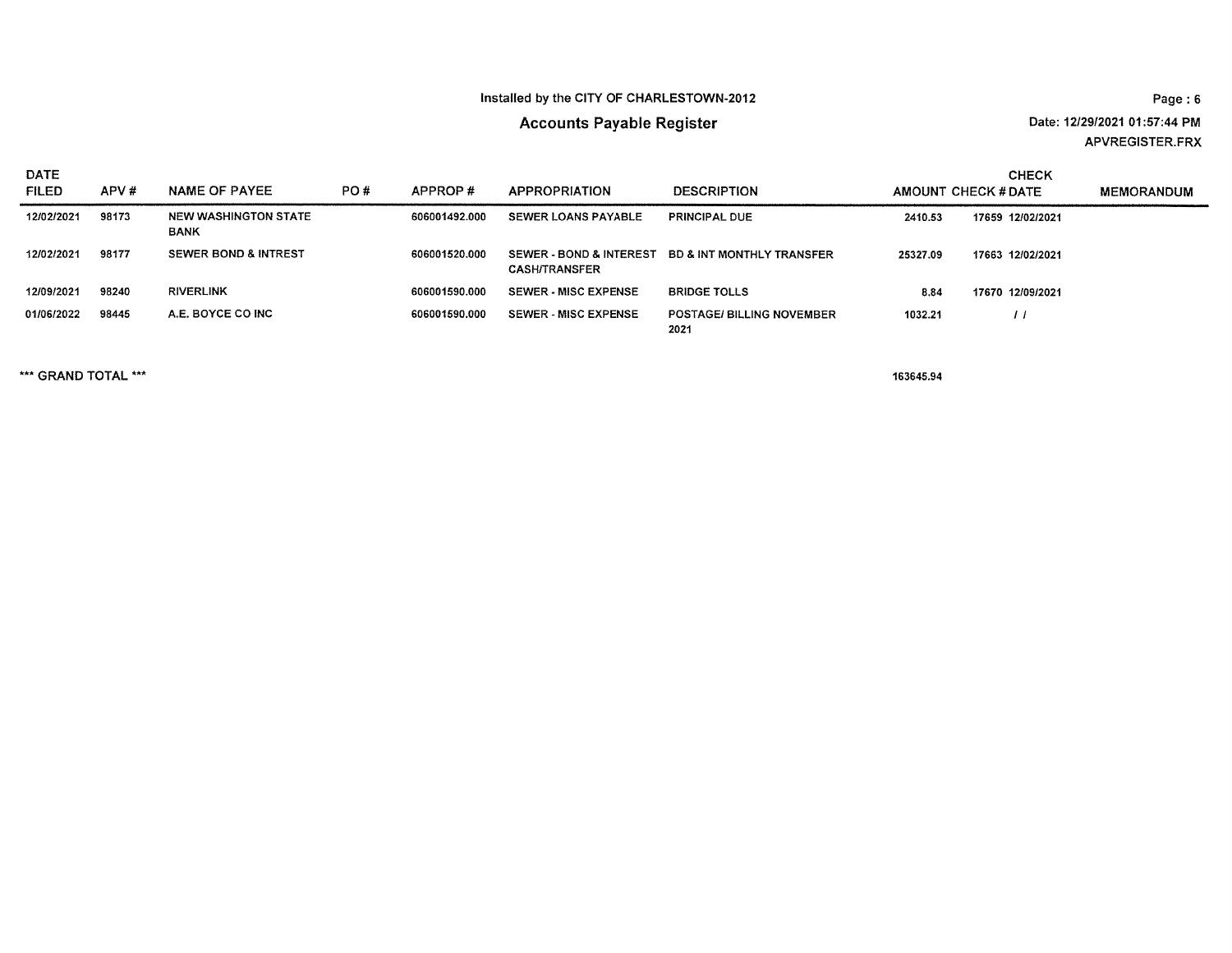# Allowance Docket

## For check dates 11/28/2021 - 01/01/2022 Selected Departments - Sewer Ordered by Employee Name

EMPDOCK.FRX Date: 01/02/2022 11:35:19 AM Page: 1

| Pay<br><b>Period Employee</b> |     |                                    | <b>All Paytypes</b><br><b>Except</b> |           |                      |
|-------------------------------|-----|------------------------------------|--------------------------------------|-----------|----------------------|
|                               |     | <b>Ending Number</b> Employee Name | <b>Distribution Name</b>             | Overtime  | <b>Overtime Only</b> |
| 12/31/2021                    | 100 | Coomer, Donna S.                   | Sewer Sal                            | \$100.00  | \$0.00               |
| 11/28/2021                    | 888 | Fain Jr., Rodger L.                | Sewer Sal                            | \$1730.77 | \$0.00               |
| 12/05/2021                    | 888 | Fain Jr., Rodger L.                | Sewer Sal                            | \$1730.77 | \$0.00               |
| 12/12/2021                    | 888 | Fain Jr., Rodger L.                | Sewer Sal                            | \$1730.77 | \$0.00               |
| 12/12/2021                    | 888 | Fain Jr., Rodger L.                | Sewer Sal                            | \$250.00  | \$0.00               |
| 12/19/2021                    | 888 | Fain Jr., Rodger L.                | Sewer Sal                            | \$1730.77 | \$0.00               |
| 12/26/2021                    | 888 | Fain Jr., Rodger L.                | Sewer Sal                            | \$1730.77 | \$0.00               |
| 11/28/2021                    | 328 | Gomez, Dorothea                    | <b>Sanit Salaries</b>                | \$380.80  | \$0.00               |
| 11/28/2021                    | 328 | Gomez, Dorothea                    | Sewer Sal                            | \$380.80  | \$0.00               |
| 12/05/2021                    | 328 | Gomez, Dorothea                    | <b>Sanit Salaries</b>                | \$380.80  | \$0.00               |
| 12/05/2021                    | 328 | Gomez, Dorothea                    | Sewer Sal                            | \$380.80  | \$0.00               |
| 12/12/2021                    | 328 | Gomez, Dorothea                    | Deputy Clerk-treas                   | \$0.00    | \$114.24             |
| 12/12/2021                    | 328 | Gomez, Dorothea                    | <b>Sanit Salaries</b>                | \$380.80  | \$0.00               |
| 12/12/2021                    | 328 | Gomez, Dorothea                    | Sewer Sal                            | \$380.80  | \$0.00               |
| 12/12/2021                    | 328 | Gomez, Dorothea                    | Sewer Sal OT                         | \$0.00    | \$35.70              |
| 12/12/2021                    | 328 | Gomez, Dorothea                    | Sewer Sal                            | \$250.00  | \$0.00               |
| 12/19/2021                    | 328 | Gomez, Dorothea                    | Deputy Clerk-treas                   | \$0.00    | \$114.24             |
| 12/19/2021                    | 328 | Gomez, Dorothea                    | <b>Sanit Salaries</b>                | \$380.80  | \$0.00               |
| 12/19/2021                    | 328 | Gomez, Dorothea                    | Sewer Sal                            | \$380.80  | \$0.00               |
| 12/26/2021                    | 328 | Gomez, Dorothea                    | <b>Sanit Salaries</b>                | \$380.80  | \$0.00               |
| 12/26/2021                    | 328 | Gomez, Dorothea                    | Sewer Sal                            | \$380.80  | \$0.00               |
| 12/31/2021                    | 886 | Grimes, Nathan R.                  | Sewer Sal                            | \$100.00  | \$0.00               |
| 11/28/2021                    | 408 | Hebner, Robin E.                   | <b>Sanit Salaries</b>                | \$397.80  | \$0.00               |
| 11/28/2021                    | 408 | Hebner, Robin E.                   | Sewer Sal                            | \$397.80  | \$0.00               |
| 12/05/2021                    | 408 | Hebner, Robin E.                   | Sanit Salaries                       | \$397.80  | \$0.00               |
| 12/05/2021                    | 408 | Hebner, Robin E.                   | Sewer Sal                            | \$397.80  | \$0.00               |
| 12/12/2021                    | 408 | Hebner, Robin E.                   | Deputy Clerk-treas                   | \$0.00    | \$119.36             |
| 12/12/2021                    | 408 | Hebner, Robin E.                   | Sanit Salaries                       | \$397.80  | \$0.00               |
| 12/12/2021                    | 408 | Hebner, Robin E.                   | Sewer Sal                            | \$397.80  | \$0.00               |
| 12/12/2021                    | 408 | Hebner, Robin E.                   | <b>Sanit Salaries</b>                | \$250.00  | \$0.00               |
| 12/19/2021                    | 408 | Hebner, Robin E.                   | Deputy Clerk-treas                   | \$0.00    | \$119.36             |
| 12/19/2021                    | 408 | Hebner, Robin E.                   | Sanit Salaries                       | \$397.80  | \$0.00               |
| 12/19/2021                    | 408 | Hebner, Robin E.                   | Sewer Sal                            | \$397.80  | \$0.00               |
| 12/26/2021                    | 408 | Hebner, Robin E.                   | <b>Sanit Salaries</b>                | \$397.80  | \$0.00               |
| 12/26/2021                    | 408 | Hebner, Robin E.                   | Sewer Sal                            | \$397.80  | \$0.00               |
| 12/31/2021                    | 849 | Hodges, Treva E.                   | Sewer Sal                            | \$100.00  | \$0.00               |
| 12/31/2021                    | 887 | Hodskins, James R.                 | Sewer Sal                            | \$100.00  | \$0.00               |
| 11/28/2021                    | 863 | Ikerd, Nathanael A.                | Sewer Sal                            | \$700.00  | \$0.00               |
| 11/28/2021                    | 863 | Ikerd, Nathanael A.                | Sewer Sal OT                         | \$0.00    | \$301.88             |
| 12/05/2021                    | 863 | Ikerd, Nathanael A.                | Sewer Sal                            | \$700.00  | \$0.00               |
| 12/12/2021                    | 863 | Ikerd, Nathanael A.                | Sewer Sal                            | \$700.00  | \$0.00               |
|                               |     |                                    |                                      |           |                      |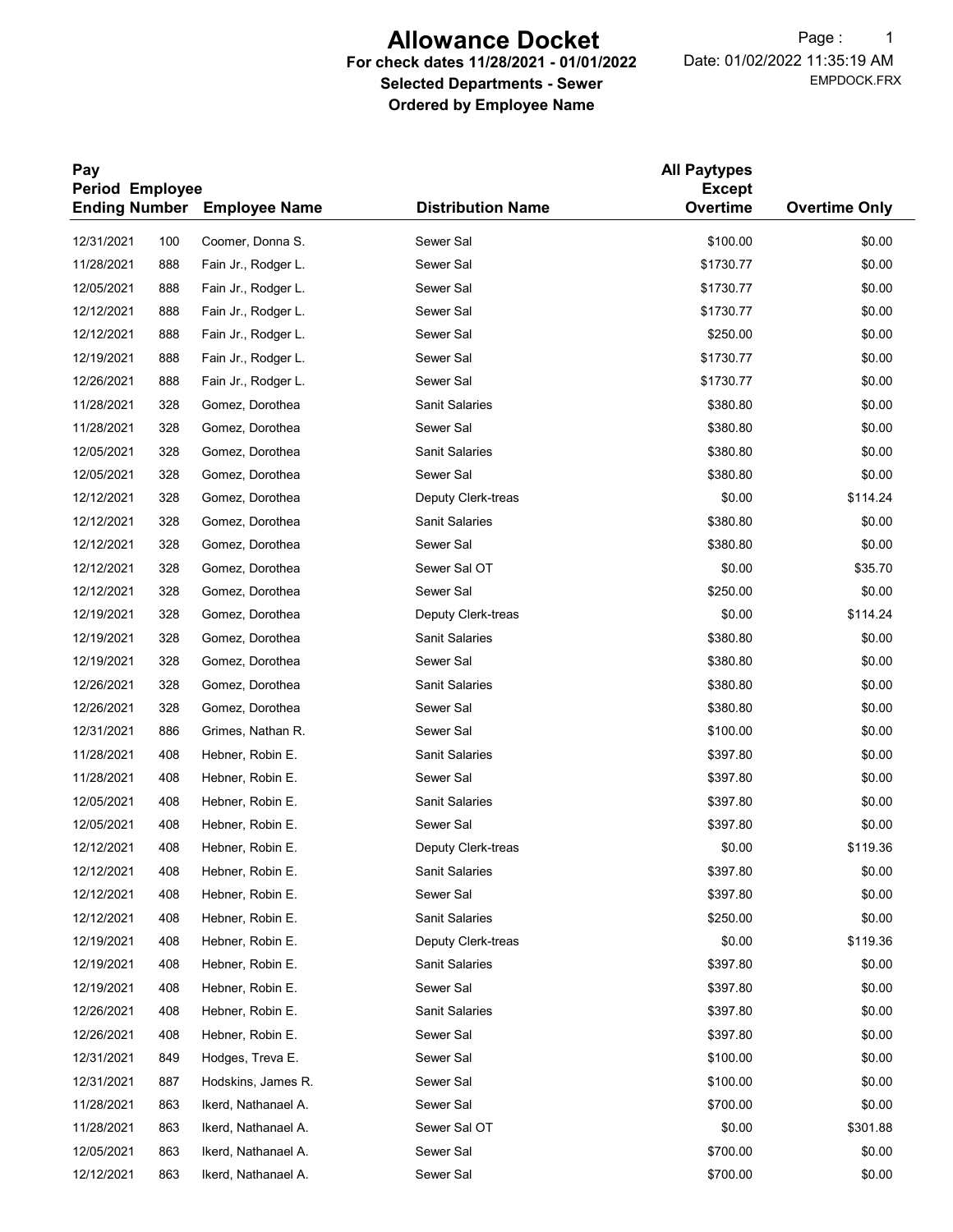# Allowance Docket

# For check dates 11/28/2021 - 01/01/2022 Selected Departments - Sewer Ordered by Employee Name

EMPDOCK.FRX Date: 01/02/2022 11:35:20 AM Page : 2

| Pay<br>Period Employee |     |                      |                          |          |                      |
|------------------------|-----|----------------------|--------------------------|----------|----------------------|
| <b>Ending Number</b>   |     | <b>Employee Name</b> | <b>Distribution Name</b> | Overtime | <b>Overtime Only</b> |
| 12/12/2021             | 863 | Ikerd, Nathanael A.  | Sewer Sal OT             | \$0.00   | \$26.25              |
| 12/12/2021             | 863 | Ikerd, Nathanael A.  | Sewer Sal                | \$250.00 | \$0.00               |
| 12/19/2021             | 863 | Ikerd, Nathanael A.  | Sewer Sal                | \$700.00 | \$0.00               |
| 12/19/2021             | 863 | Ikerd. Nathanael A.  | Sewer Sal OT             | \$0.00   | \$32.81              |
| 12/26/2021             | 863 | Ikerd, Nathanael A.  | Sewer Sal                | \$700.00 | \$0.00               |
| 12/26/2021             | 863 | Ikerd, Nathanael A.  | Sewer Sal OT             | \$0.00   | \$400.31             |
| 11/28/2021             | 501 | Knight, Paul G.      | Sewer Sal                | \$825.20 | \$0.00               |
| 12/05/2021             | 501 | Knight, Paul G.      | Sewer Sal                | \$825.21 | \$0.00               |
| 12/12/2021             | 501 | Knight, Paul G.      | Sewer Sal                | \$825.20 | \$0.00               |
| 12/12/2021             | 501 | Knight, Paul G.      | Sewer Sal OT             | \$0.00   | \$239.86             |
| 12/12/2021             | 501 | Knight, Paul G.      | Sewer Sal                | \$250.00 | \$0.00               |
| 12/19/2021             | 501 | Knight, Paul G.      | Sewer Sal                | \$825.20 | \$0.00               |
| 12/19/2021             | 501 | Knight, Paul G.      | Sewer Sal OT             | \$0.00   | \$61.90              |
| 12/26/2021             | 501 | Knight, Paul G.      | Sewer Sal                | \$825.20 | \$0.00               |
| 11/28/2021             | 363 | Slaughter, Donald L  | Sewer Sal                | \$780.40 | \$0.00               |
| 12/05/2021             | 363 | Slaughter, Donald L  | Sewer Sal                | \$780.40 | \$0.00               |
| 12/12/2021             | 363 | Slaughter, Donald L  | Sewer Sal                | \$780.40 | \$0.00               |
| 12/12/2021             | 363 | Slaughter, Donald L  | Sewer Sal OT             | \$0.00   | \$175.62             |
| 12/12/2021             | 363 | Slaughter, Donald L  | Sewer Sal                | \$250.00 | \$0.00               |
| 12/19/2021             | 363 | Slaughter, Donald L  | Sewer Sal                | \$780.40 | \$0.00               |
| 12/19/2021             | 363 | Slaughter, Donald L  | Sewer Sal OT             | \$0.00   | \$65.86              |
| 12/26/2021             | 363 | Slaughter, Donald L  | Sewer Sal                | \$780.40 | \$0.00               |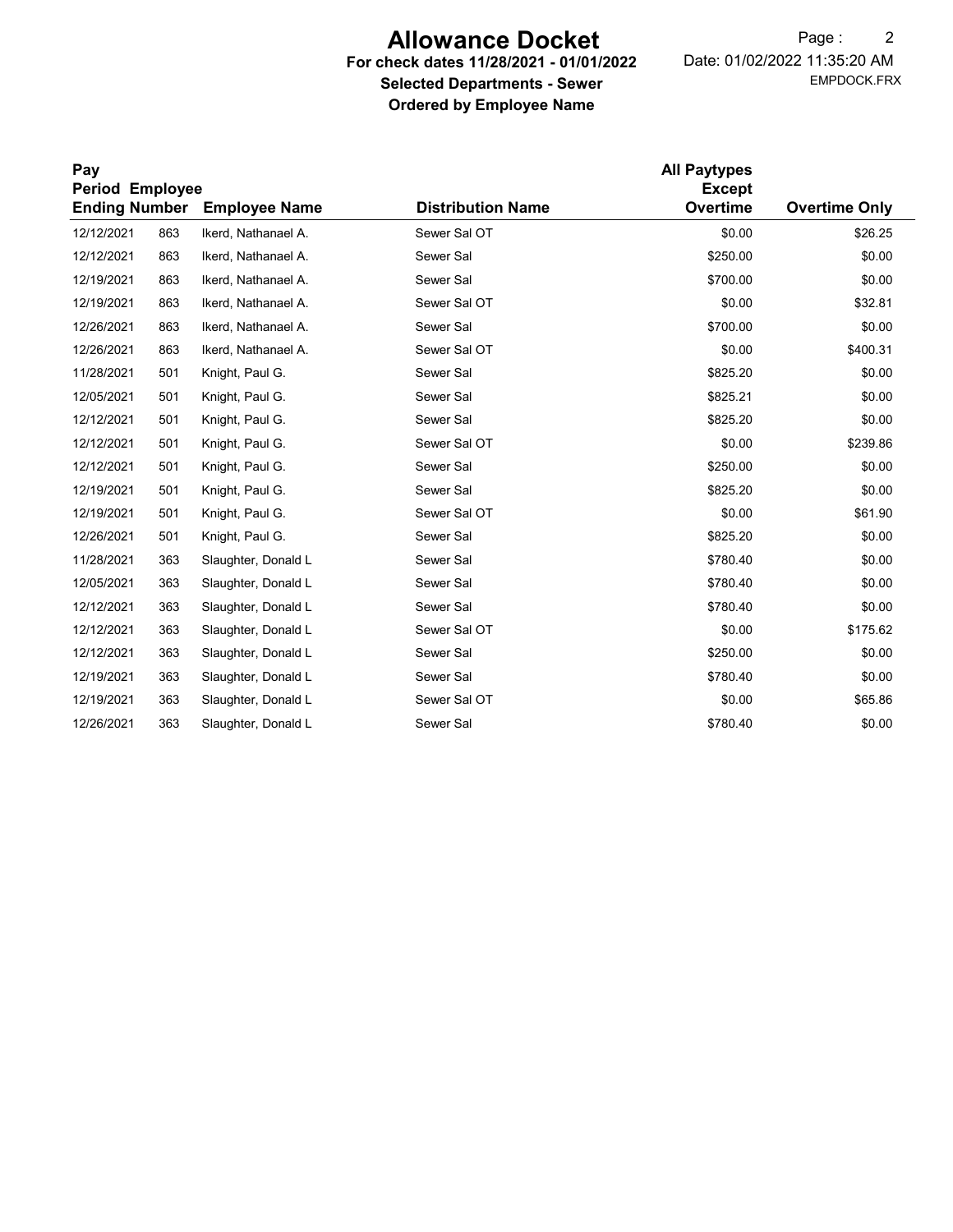# Allowance Docket

For check dates 11/28/2021 - 01/01/2022 Selected Departments - Sewer

Ordered by Employee Name

| Pay<br><b>Period Employee</b> | <b>Ending Number</b> Employee Name | <b>Distribution Name</b>                                                                                                                                                                                                                                                                      | <b>All Paytypes</b><br><b>Except</b><br><b>Overtime</b> | <b>Overtime Only</b> |
|-------------------------------|------------------------------------|-----------------------------------------------------------------------------------------------------------------------------------------------------------------------------------------------------------------------------------------------------------------------------------------------|---------------------------------------------------------|----------------------|
| **Total**                     |                                    |                                                                                                                                                                                                                                                                                               | \$29867.86                                              | \$1807.39            |
|                               |                                    | I hereby certify that each of the above listed vouchers and the invoices or bills attached there to,<br>are true and correct and I have audited same in accordance with IC5-11-10-1-6.                                                                                                        |                                                         |                      |
|                               | Date                               |                                                                                                                                                                                                                                                                                               | <b>Fiscal Officer</b>                                   |                      |
|                               |                                    | <b>Allowance Of Accounts Payable Vouchers</b><br>City Of Charlestown<br>We have examined the Accounts Payable Voucers listed on the foregoing Register of Accounts Payable Vouchers<br>consisting of _______ pages and except for accounts payables not allowed as shown on the Register such |                                                         |                      |
|                               |                                    | accounts payables are hereby allowed in the total amount of \$                                                                                                                                                                                                                                |                                                         |                      |
|                               |                                    |                                                                                                                                                                                                                                                                                               |                                                         |                      |
|                               |                                    |                                                                                                                                                                                                                                                                                               |                                                         |                      |
|                               |                                    |                                                                                                                                                                                                                                                                                               |                                                         |                      |
|                               |                                    |                                                                                                                                                                                                                                                                                               |                                                         |                      |
|                               |                                    | <b>Signatures of Governing Board</b>                                                                                                                                                                                                                                                          |                                                         |                      |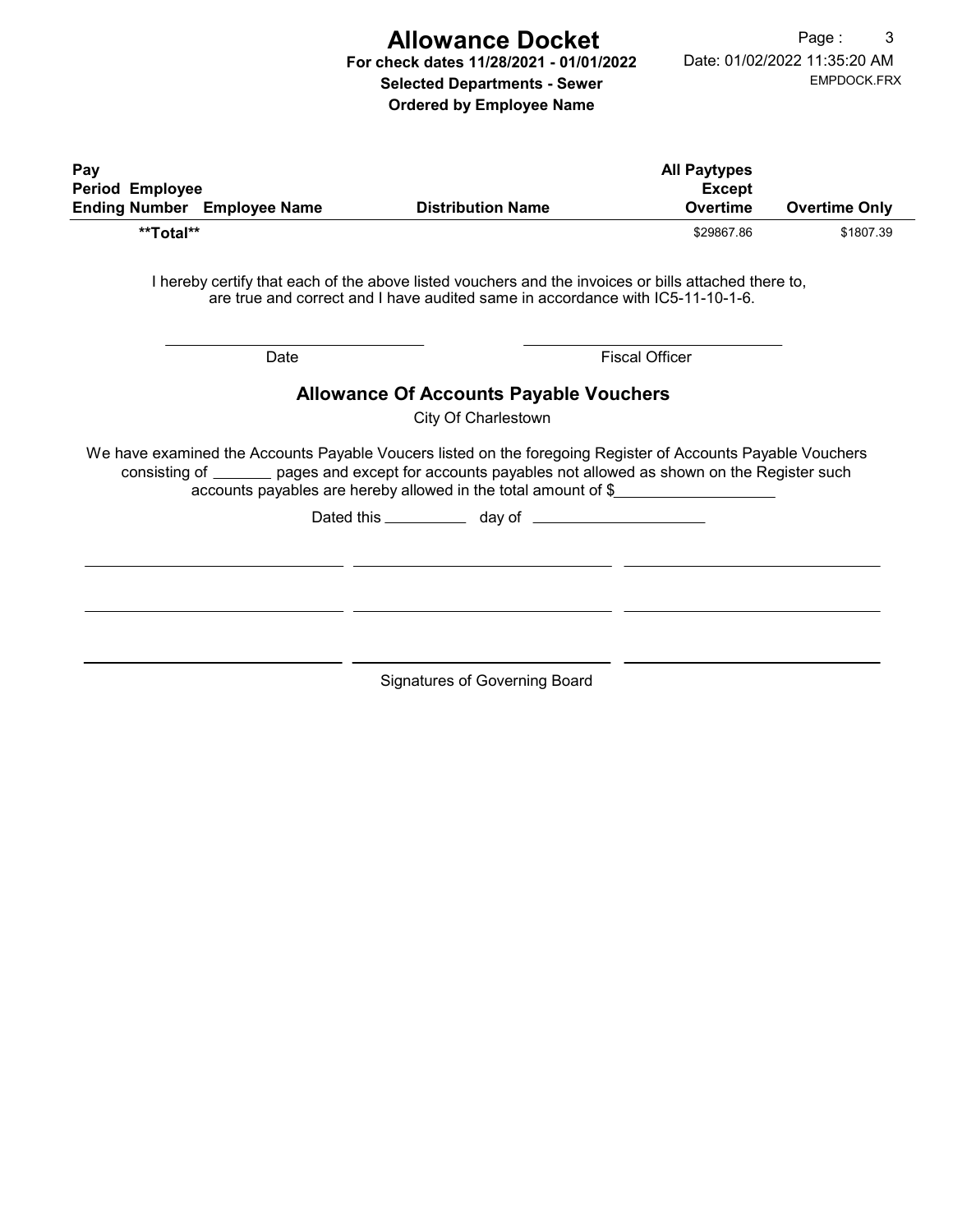Date: 12/29/2021 02:28:57

**FUNDACCOUNTS.FRX** 

Page: 1

## Installed by the CITY OF CHARLESTOWN-2012

## **Fund Report Selected Funds** From 12/01/2021 Thru 12/31/2021

#### **REVENUE BALANCE BEG DISBURSED BALANCE BEG REVENUE DISBURSED CURRENT FUND TITLE** OF YEAR **YTD YTD** OF MONTH **MTD MTD BALANCE WASTEWATER OPERATING** 123310.40 1802373.40 606 1379705.21 548269.28 109844.20 112134.89 545978.59 607 **WASTEWATER BOND & INT** 105500.22 304101.30 299101.25 85173.18 25327.09  $0.00$ 110500.27 **WASTEWATER DEBT SERVICE** 608 262700.00 43800.00  $0.00$ 306500.00  $0.00$  $0.00$ 306500.00 SEWER CAPACITY FEES FUND  $0.00$ 651449.41 10619.08 446286.33 194544.00 636  $0.00$ 640830.33 \*\*\* GRAND TOTAL \*\*\* 491510.62 2801724.11 1689425.54 1386228.79 329715.29 112134.89 1603809.19

 $\mathbf{r}$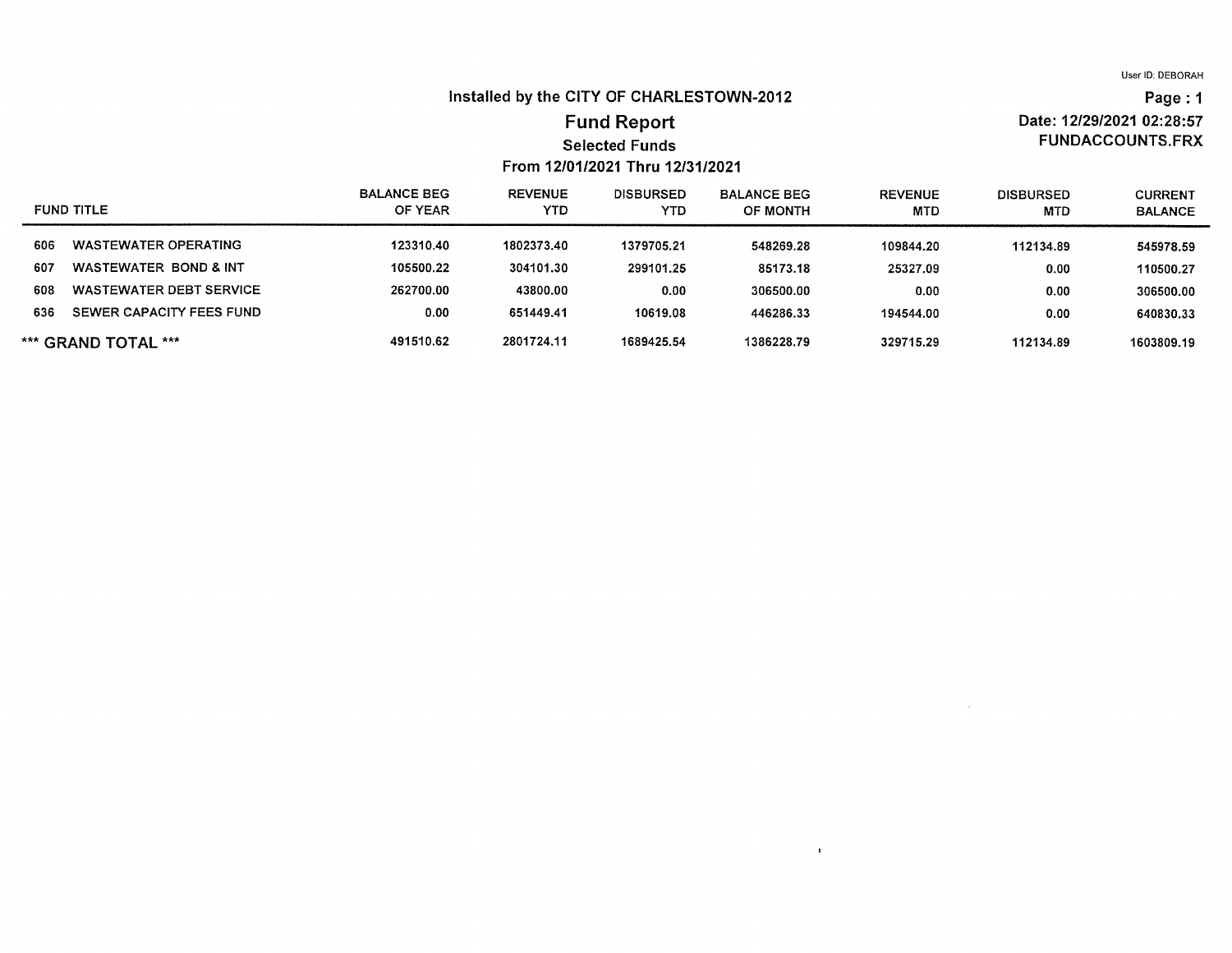Page:  $\overline{1}$ 

Installed by the CITY OF CHARLESTOWN-2012

Date: 12/29/2021 02:30:27 PM

APPRACCOUNTS.FRX

# **Appropriation Report**

Fund 606 Thru 608

Check Date From 12/01/2021 Thru 12/31/2021

**Grouped By Fund Number, Department** 

**Ordered By Appropriation** 

| <b>APPROP</b>     | <b>TITLE</b>                              | <b>FORWARDED</b> | <b>CURRENT</b> | <b>TRANSFRD</b> | <b>ADDL/ADJ</b> | <b>ENCUM</b> | EXP-MTD  | EXP-YTD   | <b>LIQ NOT</b><br><b>EXP FWD</b> | <b>UNENCUM</b><br><b>BAL</b> | <b>UNEXPEND</b><br><b>BAL</b> | %<br>LEFT       |
|-------------------|-------------------------------------------|------------------|----------------|-----------------|-----------------|--------------|----------|-----------|----------------------------------|------------------------------|-------------------------------|-----------------|
| **Fund Number 606 |                                           |                  |                |                 |                 |              |          |           |                                  |                              |                               |                 |
| **Department 001  |                                           |                  |                |                 |                 |              |          |           |                                  |                              |                               |                 |
|                   | 606001111.000 SEWER-SALARIES/WAGES        | 0.00             | 203397.00      | 0.00            | 0.00            | 0.00         | 25724.86 | 210995.35 | 0.00                             | $-7598.35$                   | $-7598.35$                    | $-3.73%$        |
|                   | 606001112,000 SEWER - OVERTIME SALARY     | 0.00             | 10000.00       | 0.00            | 0.00            | 0.00         | 1340.19  | 10710.68  | 0.00                             | $-710.68$                    | $-710.68$                     | $-7.10%$        |
|                   | 606001130.000 SEWER- EMPLOYEE BENEFITS    | 0.00             | 23901.00       | 0.00            | 0.00            | 0.00         | 2986.46  | 23879.49  | 0.00                             | 21.51                        | 21.51                         | 0.09%           |
|                   | 606001131.000 SEWER- EMP. FICA AND        | 0.00             | 16325.00       | 0.00            | 0.00            | 0.00         | 2031.03  | 16524.20  | 0.00                             | $-199.20$                    | $-199.20$                     | $-1.22%$        |
|                   | 606001210.000 SEWER - OFFICE SUPPLIES     | 0.00             | 4000.00        | 0.00            | 0.00            | 0.00         | 0.00     | 3562.36   | 0.00                             | 437.64                       | 437.64                        | 10.94%          |
|                   | 606001211.000 SEWER - LAB SUPPLIES        | 0.00             | 25000.00       | 0.00            | 0.00            | 0.00         | 216.90   | 45939.59  | 0.00                             | $-20939.59$                  | -20939.59                     | $-83.75%$       |
|                   | 606001212.000 SEWER - UNIFORMS            | 0.00             | 3000.00        | 0.00            | 0.00            | 0.00         | 0.00     | 2407.57   | 0.00                             | 592.43                       | 592.43                        | 19.74%          |
|                   | 606001221.000 SEWER - VEHICLE FUEL        | 0.00             | 15000.00       | 0.00            | 0.00            | 0.00         | 447.30   | 4464.86   | 0.00                             | 10535.14                     | 10535.14                      | 70.23%          |
|                   | 606001230.000 SEWER - MATERIALS /SUPPLIES | 0.00             | 1500.00        | 0.00            | 0.00            | 0.00         | 75.94    | 15256.34  | 0.00                             | -13756.34                    | -13756.34                     | ***.**%         |
|                   | 606001312.000 SEWER CONST                 | 0.00             | 0.00           | 0.00            | 0.00            | 0.00         | 0.00     | 0.00      | 0.00                             | 0.00                         | 0.00                          | ***.**%         |
|                   | 606001320.000 SEWER - VEHICLE MAINTENANCE | 0.00             | 10000.00       | 0.00            | 0.00            | 0.00         | 271.47   | 3536.05   | 0.00                             | 6463.95                      | 6463.95                       | 64.63%          |
|                   | 606001323.000 SEWER - TRAINING/TRAVEL -   | 0.00             | 300.00         | 0.00            | 0.00            | 0.00         | 0.00     | 0.00      | 0.00                             | 300.00                       | 300.00                        | 100.00%         |
|                   | 606001340.000 SEWER - INSURANCE EXPENSE   | 0.00             | 66255.00       | 0.00            | 0.00            | 0.00         | 6122.57  | 75444.43  | 0.00                             | -9189.43                     | $-9189.43$                    | $-13.86%$       |
|                   | 606001341.000 SEWER-WORK COMP             | 0.00             | 4869.00        | 0.00            | 0.00            | 0.00         | 5225.99  | 5270.99   | 0.00                             | -401.99                      | -401.99                       | $-8.25%$        |
|                   | 606001343.000 SEWER- PROP/CAS INSURANCE   | 0.00             | 14853.00       | 0.00            | 0.00            | 0.00         | 0.00     | 30101.38  | 0.00                             | $-15248.38$                  | -15248.38                     | ***.**%         |
|                   | 606001351.000 SEWER - PURCHASED POWER     | 0.00             | 195000.00      | 0.00            | 0.00            | 0.00         | 18008.95 | 185834.31 | 0.00                             | 9165.69                      | 9165.69                       | 4.70%           |
|                   | 606001356.000 SEWER -TELEPHONE/CELL       | 0.00             | 16800.00       | 0.00            | 0.00            | 0.00         | 1357.96  | 9233.49   | 0.00                             | 7566.51                      | 7566.51                       | 45.03%          |
|                   | 606001360.000 SEWER - CONTRACTUAL         | 0.00             | 130000.00      | 0.00            | 0.00            | 0.00         | 9007.66  | 151834.25 | 0.00                             | $-21834.25$                  | -21834.25                     | $-16.79%$       |
|                   | 606001361.000 SEWER - DISCHARGE FEE IDEM  | 0.00             | 8500.00        | 0.00            | 0.00            | 0.00         | 0.00     | 7500.00   | 0.00                             | 1000.00                      | 1000.00                       | 11.76%          |
|                   | 606001362.000 SEWER-EQUIPMENT REPAIR      | 0.00             | 100000.00      | 0.00            | 0.00            | 0.00         | 535.00   | 91122.24  | 0.00                             | 8877.76                      | 8877.76                       | 8.87%           |
|                   | 606001363.000 SEWER - SLUDGE /SANI        | 0.00             | 8900.00        | 0.00            | 0.00            | 0.00         | 4292.00  | 21997.00  | 0.00                             | -13097.00                    | -13097.00                     | ***.**%         |
|                   | 606001399.000 SEWER - LAB/SAFETY/OSHA     | 0.00             | 500.00         | 0.00            | 0.00            | 0.00         | 1590.68  | 3101.03   | 0.00                             | $-2601.03$                   | $-2601.03$                    | ***.**%         |
|                   | 606001430.000 SEWER CAPITAL EXPENSES      | 0.00             | 100000.00      | 0.00            | 0.00            | 0.00         | 0.00     | 0.00      | 0.00                             | 100000.00                    | 100000.00 100.00%             |                 |
|                   | 606001440.000 SEWER - EQUIP PURCHASE/     | 0.00             | 50000.00       | 0.00            | 0.00            | 0.00         | 4000.00  | 24812.26  | 0.00                             | 25187.74                     | 25187.74                      | 50.37%          |
|                   | 606001441.000 SEWER - OFFICE EQUIPMENT    | 0.00             | 3000.00        | 0.00            | 0.00            | 0.00         | 975.30   | 2277.43   | 0.00                             | 722.57                       | 722.57                        | 24.08%          |
|                   | 606001491.000 SEWER - INTEREST EXPENSE    | 0.00             | 1473.00        | 0.00            | 0.00            | 0.00         | 72.88    | 1310.47   | 0.00                             | 162.53                       | 162.53                        | 11.03%          |
|                   | 606001492.000 SEWER LOANS PAYABLE         | 0.00             | 29801.00       | 0.00            | 0.00            | 0.00         | 2410.53  | 26007.04  | 0.00                             | 3793.96                      | 3793.96                       | 12.73%          |
|                   | 606001511.000 SEWER - AUDIT FEES          | 0.00             | 3500.00        | 0.00            | 0.00            | 0.00         | 0.00     | 0.00      | 0.00                             | 3500.00                      |                               | 3500.00 100.00% |
|                   | 606001520.000 SEWER - BOND & INTEREST     | 0.00             | 304102.00      | 0.00            | 0.00            | 0.00         | 25327.09 | 304101.30 | 0.00                             | 0.70                         | 0.70                          | $0.00\%$        |
|                   | 606001521.000 SEWER - DEBT SER RES        | 0.00             | 0.00           | 0.00            | 0.00            | 0.00         | 0.00     | 43800.00  | 0.00                             | -43800.00                    | -43800.00                     | *** **9/        |
|                   | 606001530.000 SEWER-TEMPORARY LOAN        | 0.00             | 0.00           | 0.00            | 0.00            | 0.00         | 0.00     | 0.00      | 0.00                             | 0.00                         | 0.00                          | *** **%         |
|                   | 606001590.000 SEWER - MISC EXPENSE        | 0.00             | 50000.00       | 0.00            | 0.00            | 0.00         | 114.13   | 58681.10  | 0.00                             | -8681.10                     | -8681.10 -17.36%              |                 |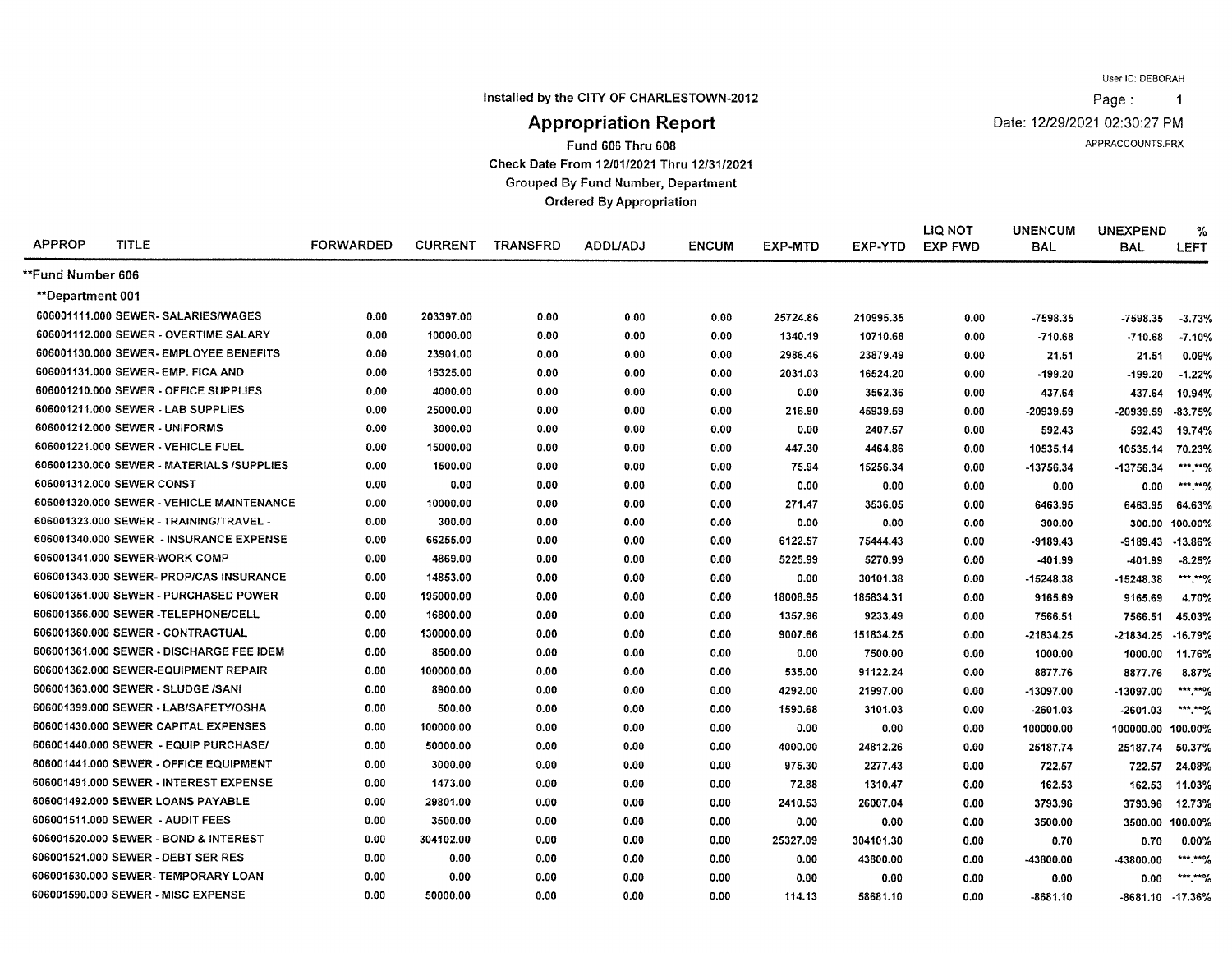$\overline{2}$ 

#### Installed by the CITY OF CHARLESTOWN-2012

# **Appropriation Report**

Date: 12/29/2021 02:30:27 PM

APPRACCOUNTS.FRX

| <b>TITLE</b><br><b>APPROP</b>             | <b>FORWARDED</b> | <b>CURRENT</b> | TRANSFRD | <b>ADDL/ADJ</b> | <b>ENCUM</b> | <b>EXP-MTD</b> | EXP-YTD    | LIQ NOT<br><b>EXP FWD</b> | <b>UNENCUM</b><br><b>BAL</b> | <b>UNEXPEND</b><br><b>BAL</b> | $\%$<br><b>LEFT</b> |
|-------------------------------------------|------------------|----------------|----------|-----------------|--------------|----------------|------------|---------------------------|------------------------------|-------------------------------|---------------------|
| SubTotal Department 001                   | 0.00             | 1399976.00     | 0.00     | 0.00            | 0.00         | 112134.89      | 1379705.21 | 0.00                      | 20270.79                     | 20270.79                      | 1.44%               |
| SubTotal Fund Number 606                  | 0.00             | 1399976.00     | 0.00     | 0.00            | 0.00         | 112134.89      | 1379705.21 | 0.00                      | 20270.79                     | 20270.79                      | 1.44%               |
| **Fund Number 607                         |                  |                |          |                 |              |                |            |                           |                              |                               |                     |
| **Department 001                          |                  |                |          |                 |              |                |            |                           |                              |                               |                     |
| 607001381.000 SEWER BD & INT - BOND       | 0.00             | 0.00           | 0.00     | 0.00            | 0.00         | 0.00           | 205000.00  | 0.00                      | $-205000.00$                 | $-205000.00$                  | ***.**%             |
| 607001382.000 SEWER BD & INT - BOND       | 0.00             | 0.00           | 0.00     | 0.00            | 0.00         | 0.00           | 94101.25   | 0.00                      | $-94101.25$                  | $-94101.25$                   | $***$ ** $%$        |
| 607001383.000 SEWER BD & INT - PAYING     | 0.00             | 0.00           | 0.00     | 0.00            | 0.00         | 0.00           | 0.00       | 0.00                      | 0.00                         | 0.00                          | ***.**%             |
| <b>SubTotal Department 001</b>            | 0.00             | 0.00           | 0.00     | 0.00            | 0.00         | 0.00           | 299101.25  | 0.00                      | -299101.25                   | -299101.25                    | ***.**%             |
| SubTotal Fund Number 607                  | 0.00             | 0.00           | 0.00     | 0.00            | 0.00         | 0.00           | 299101.25  | 0.00                      | $-299101.25$                 | -299101.25                    | ***.**%             |
| **Fund Number 608                         |                  |                |          |                 |              |                |            |                           |                              |                               |                     |
| <b>**Department 001</b>                   |                  |                |          |                 |              |                |            |                           |                              |                               |                     |
| 608001540.000 DEBT SER RES (SEWER) -      | 0.00             | 0.00           | 0.00     | 0.00            | 0.00         | 0.00           | 0.00       | 0.00                      | 0.00                         | 0.00                          | *** **%             |
| 608001590.000 DEBT SER RES (SEWER) - MISC | 0.00             | 0.00           | 0.00     | 0.00            | 0.00         | 0.00           | 0.00       | 0.00                      | 0.00                         | 0.00                          | *** **%             |
| SubTotal Department 001                   | 0.00             | 0.00           | 0.00     | 0.00            | 0.00         | 0.00           | 0.00       | 0.00                      | 0.00                         | 0.00                          | ***.**%             |
| SubTotal Fund Number 608                  | 0.00             | 0.00           | 0.00     | 0.00            | 0.00         | 0.00           | 0.00       | 0.00                      | 0.00                         | 0.00                          | ***.**%             |
| *** GRAND TOTAL ***                       | 0.00             | 1399976.00     | 0.00     | 0.00            | 0.00         | 112134.89      | 1678806.46 | 0.00                      | -278830.46                   | -278830.46                    | $-19.91%$           |